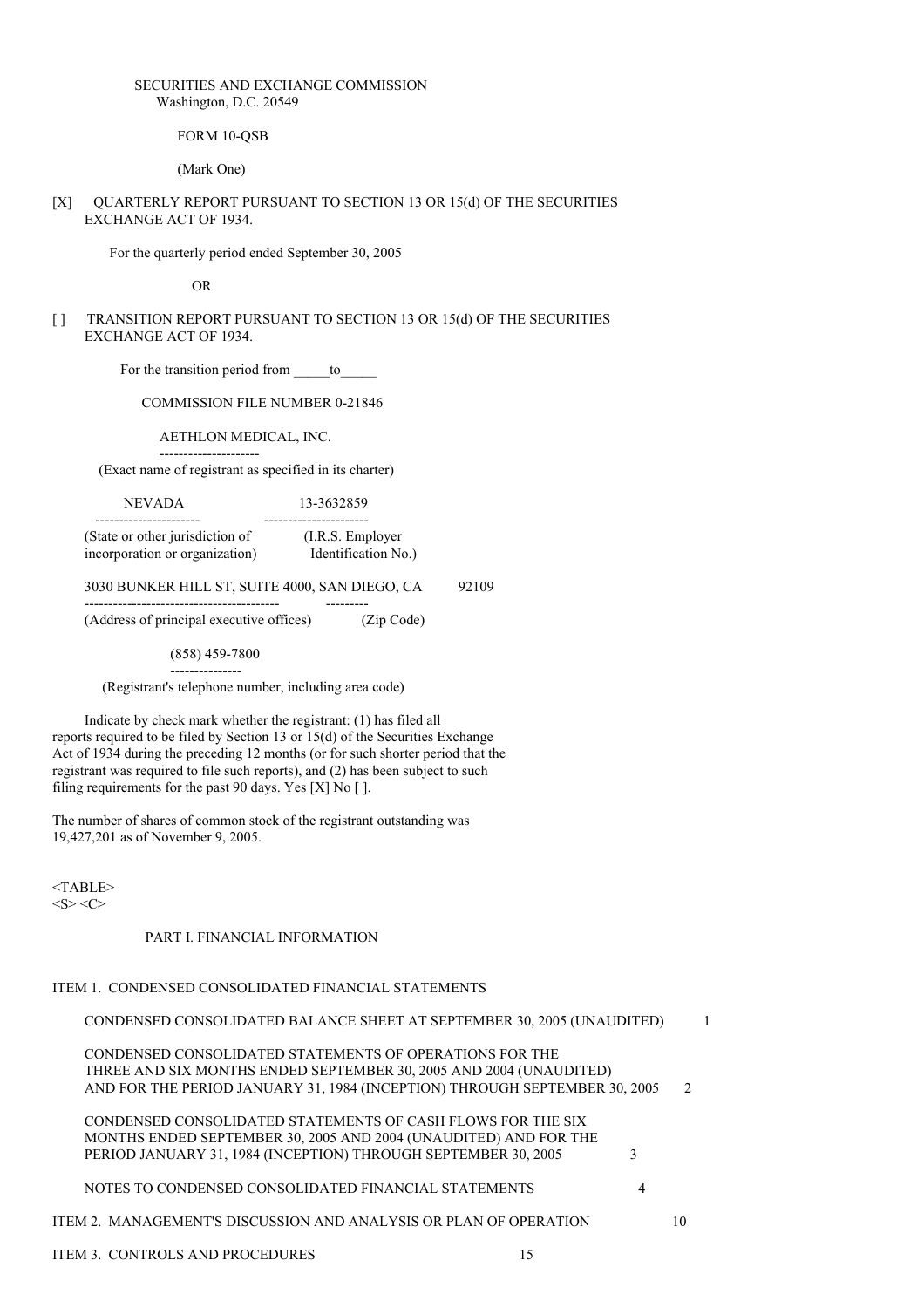# PART II. OTHER INFORMATION

|                  | ITEM 1. LEGAL PROCEEDINGS                                           |    |    |    |
|------------------|---------------------------------------------------------------------|----|----|----|
|                  | ITEM 2. UNREGISTERED SALES OF EQUITY SECURITIES AND USE OF PROCEEDS |    |    | 17 |
|                  | <b>ITEM 3. DEFAULTS UPON SENIOR SECURITIES</b>                      |    | 17 |    |
|                  | ITEM 4. SUBMISSION OF MATTERS TO A VOTE OF SECURITY HOLDERS         |    |    | 18 |
|                  | <b>ITEM 5. OTHER INFORMATION</b>                                    | 18 |    |    |
|                  | <b>ITEM 6. EXHIBITS</b>                                             | 18 |    |    |
| $\langle$ TABLE> |                                                                     |    |    |    |

PART I. FINANCIAL INFORMATION

# ITEM 1. CONDENSED CONSOLIDATED FINANCIAL STATEMENTS

# AETHLON MEDICAL, INC. AND SUBSIDIARIES (A Development Stage Company) CONDENSED CONSOLIDATED BALANCE SHEET (Unaudited)

|                                                                                                                                                                                                       | September 30,<br>2005                                    |
|-------------------------------------------------------------------------------------------------------------------------------------------------------------------------------------------------------|----------------------------------------------------------|
|                                                                                                                                                                                                       |                                                          |
| <b>ASSETS</b><br>Current assets                                                                                                                                                                       |                                                          |
| Cash<br>Prepaid expenses                                                                                                                                                                              | \$75,275<br>10,233                                       |
|                                                                                                                                                                                                       | 85,508                                                   |
| Property and equipment, net<br>Patents and patents pending, net<br>Other assets                                                                                                                       | 19,016<br>209,932<br>33,275                              |
|                                                                                                                                                                                                       | \$347,731                                                |
|                                                                                                                                                                                                       | LIABILITIES AND STOCKHOLDERS' DEFICIT                    |
| <b>Current Liabilities</b><br>Accounts payable and accrued liabilities<br>Due to related parties<br>Notes payable, net of discount<br>Convertible notes payable, net of discount<br>Warrant liability | \$1,403,550<br>1,263,135<br>606,404<br>65,140<br>286,377 |
|                                                                                                                                                                                                       | ----------<br>3,624,606                                  |
| Commitments and Contingencies                                                                                                                                                                         |                                                          |
| Stockholders' Deficit<br>Common stock, par value \$0.001 per share;<br>50,000,000 shares authorized;<br>19,239,829 shares issued and outstanding<br>Additional paid-in capital                        | 19,240<br>17,321,472                                     |
| Deficit accumulated during<br>development stage                                                                                                                                                       | (20,617,587)                                             |
|                                                                                                                                                                                                       |                                                          |
|                                                                                                                                                                                                       | (3,276,875)                                              |
|                                                                                                                                                                                                       | \$347,731                                                |
|                                                                                                                                                                                                       |                                                          |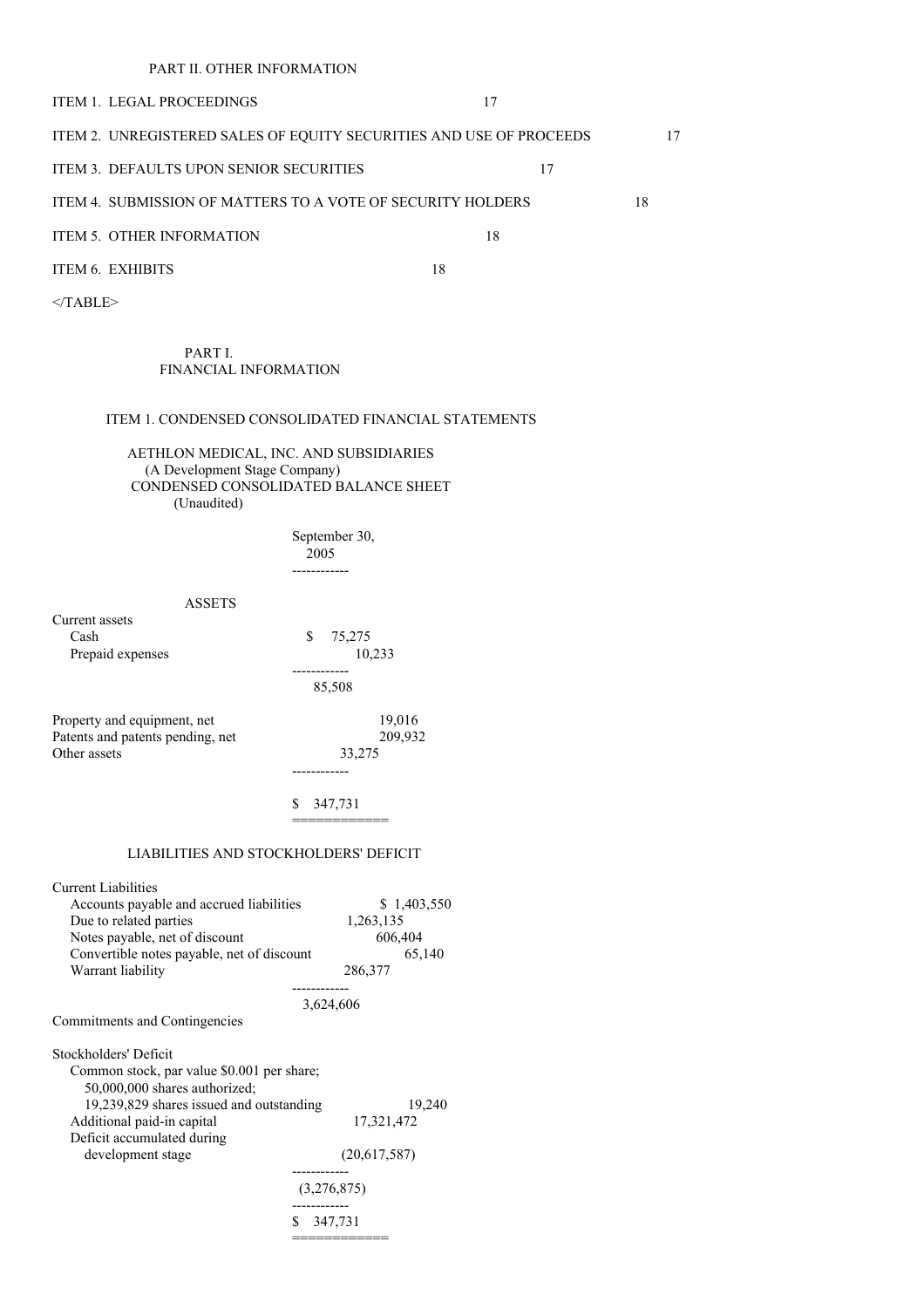The accompanying notes are an integral part of these unaudited condensed consolidated financial statements.

#### <TABLE>

#### AETHLON MEDICAL, INC. AND SUBSIDIARIES (A Development Stage Company) CONDENSED CONSOLIDATED STATEMENTS OF OPERATIONS For the Three and Six Months Ended September 30, 2005 and 2004 and For the Period January 31, 1984 (Inception) Through September 30, 2005 (Unaudited)

January 31, 1984 Three Months Three Months Six Months Six Months (Inception) Ended Ended Ended Ended through September 30, September 30, September 30, September 30, September 30, 2005 2004 2005 2004 2005 ------------- ------------- ------------- ------------- --------------  $\langle S \rangle$   $\langle \langle \rangle$   $\langle \langle \rangle$   $\langle \langle \rangle$   $\langle \langle \rangle$ REVENUES Grant income  $\begin{array}{ccccccccccccc}\n\text{S} & - & \text{S} & - & \text{S} & - & \text{S} & - & \text{S} & - & \text{S} & 1,424,012\n\end{array}$ Subcontract income  $\qquad \qquad -- \qquad -- \qquad -- \qquad -- \qquad \qquad -2,746$ Sale of research and development -- -- -- -- -- -- -- 35,810 ------------- ------------- ------------- ------------- -------------- -- - - - - 1,533,568 EXPENSES Professional Fees 268,746 251,831 655,016 466,952 5,041,557 Payroll and related 168,131 200,912 347,221 384,455 6,918,055<br>General and administrative 117,509 109,204 287,218 168,912 4.232. General and administrative 117,509 109,204 287,218 168,912 4,232,797 Impairment -- - - - - - - 1,231,531 ------------- ------------- ------------- ------------- -------------- 554,386 561,947 455 1,020,319 17,423,940 ------------- ------------- ------------- ------------- -------------- OPERATING LOSS (554,386) (561,947) (1,289,455) (1,020,319) (15,890,372) ------------- ------------- ------------- ------------- -------------- OTHER EXPENSE (INCOME) Interest and other debt expenses 115,185 (213,342) 182,118 (190,374) 4,603,273 Interest income  $\qquad \qquad -- \qquad -- \qquad -- \qquad -- \qquad (17,415)$ Other 3,750 -- 3,750 -- 141,357 ------------- ------------- ------------- ------------- -------------- 118,935 (213,342) 185,868 (190,374) 4,727,215 ------------- ------------- ------------- ------------- -------------- NET LOSS \$ (673,321) \$ (348,605) \$ (1,475,323) (829,945) (20,617,587) ============= ============= ============= ============= ============== BASIC AND DILUTED LOSS PER COMMON SHARE \$ (0.04) \$ (0.03) \$ (0.08) \$ (0.06) ============= ============= ============= ============= WEIGHTED AVERAGE NUMBER OF COMMON SHARES OUTSTANDING 19,045,651 13,604,294 18,373,416 12,906,408 ============= ============= ============= =============

The accompanying notes are an integral part of these unaudited condensed consolidated financial statements.

 $\mathcal{D}$ 

AETHLON MEDICAL, INC. AND SUBSIDIARIES (A DEVELOPMENT STAGE COMPANY) CONSOLIDATED STATEMENTS OF CASH FLOWS FOR THE SIX MONTHS ENDED SEPTEMBER 30, 2005 AND 2004 AND FOR THE PERIOD JANUARY 31, 1984 (INCEPTION) THROUGH SEPTEMBER 30, 2005 (Unaudited)

1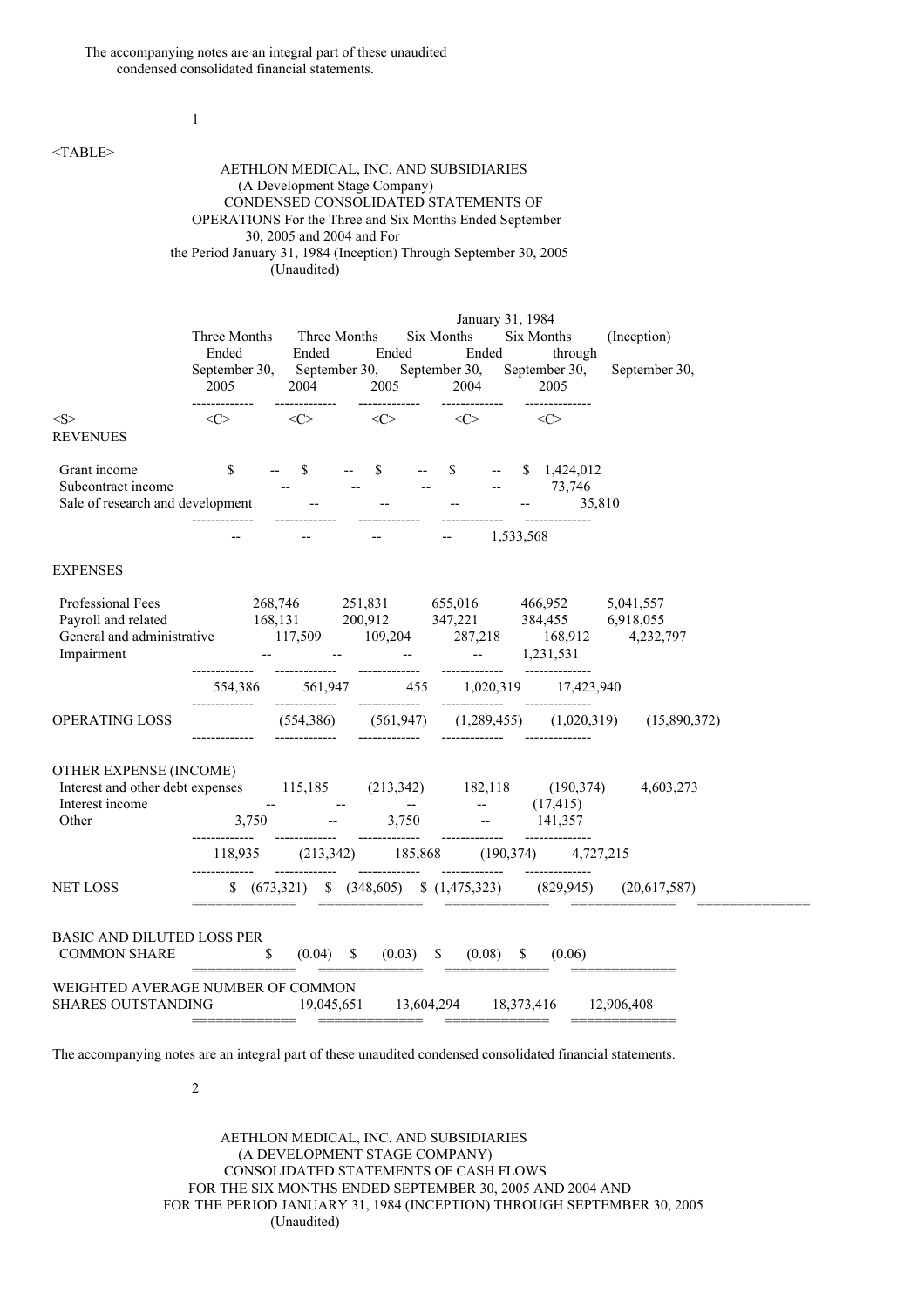|                                                                                                                                                                                        | SIX MONTHS ENDED<br>SEPTEMBER 30, 2005 SEPTEMBER 30, 2004 THROUGH (UNAUDITED) (UNAUDITED) SEPTEMBER 30,2005 |                                                                         | JANUARY 31, 1984<br><b>SIX MONTHS ENDED</b>                      |                               | (INCEPTION) |
|----------------------------------------------------------------------------------------------------------------------------------------------------------------------------------------|-------------------------------------------------------------------------------------------------------------|-------------------------------------------------------------------------|------------------------------------------------------------------|-------------------------------|-------------|
| Cash flows from operating activities:                                                                                                                                                  |                                                                                                             |                                                                         |                                                                  |                               |             |
| Net loss<br>Adjustments to reconcile net loss to net cash<br>used in operating activities:                                                                                             | \$                                                                                                          |                                                                         | $(1,475,323)$ \$ $(829,945)$ \$ $(20,617,587)$                   |                               |             |
| Depreciation and amortization<br>Amortization of deferred consulting fees<br>Gain of sale of property and equipment                                                                    |                                                                                                             | 15,341<br>30,000<br>$\hspace{0.05cm} -\hspace{0.05cm} -\hspace{0.05cm}$ | 17,623                                                           | 965,093<br>60,000<br>(13,065) |             |
| Fair market value of warrants issued in<br>connection with accounts payable and debt                                                                                                   |                                                                                                             |                                                                         |                                                                  | 2,715,736                     |             |
| Fair market value of common stock, warrants<br>and options issued for services<br>Change in fair value of warrant liability<br>Intrinsic value of stock options issued to<br>directors |                                                                                                             | 3,750                                                                   | 296,241 259,512 2,803,860<br>424,262                             | $-3,750$                      |             |
|                                                                                                                                                                                        |                                                                                                             |                                                                         |                                                                  |                               |             |
| Amortization of debt discount                                                                                                                                                          |                                                                                                             | 121,095                                                                 |                                                                  | 969,704                       |             |
| Beneficial conversion feature of convertible<br>notes payable<br>Impairment of patents and patents pending<br>Impairment of goodwill                                                   |                                                                                                             |                                                                         | 334,304                                                          | 897,227<br>217,223            |             |
| Changes in operating assets and liabilities:                                                                                                                                           |                                                                                                             |                                                                         |                                                                  |                               |             |
| Prepaid expenses                                                                                                                                                                       | (45)                                                                                                        |                                                                         | (10, 942)                                                        | 151,304                       |             |
| Other assets<br>Accounts payable and accrued<br>liabilities                                                                                                                            | 3,975<br>263,383                                                                                            |                                                                         | (15,050)<br>$(162,384)$ 1,895,609                                | (33,275)                      |             |
| Due to related parties                                                                                                                                                                 | (4,367)                                                                                                     |                                                                         | 36,781                                                           | 1,496,636                     |             |
| Net cash used in operating activities (745,950) (704,405) (7,729,219)                                                                                                                  | -------------------                                                                                         |                                                                         |                                                                  |                               |             |
| Cash flows from investing activities:                                                                                                                                                  |                                                                                                             |                                                                         |                                                                  |                               |             |
| Purchases of property and equipment<br>Patents and patents pending<br>Proceeds from the sale of property and equipment<br>Cash of acquired company                                     |                                                                                                             |                                                                         | $(18,285)$ $(244,236)$<br>$ (332,000)$<br>$ 17,065$<br>$ 10,728$ | $-$ (352,833)                 |             |
| Net cash used in investing activities                                                                                                                                                  |                                                                                                             |                                                                         |                                                                  |                               |             |
| Cash flows from financing activities:                                                                                                                                                  |                                                                                                             |                                                                         |                                                                  |                               |             |
| Proceeds from the issuance of notes payable                                                                                                                                            |                                                                                                             |                                                                         | $100,000$ -- $1,710,000$                                         |                               |             |
| Principal repayments of notes payable<br>Proceeds from the issuance of convertible notes<br>payable                                                                                    | 535,000                                                                                                     |                                                                         | $(22,500)$ $(212,500)$<br>$-1,533,000$                           |                               |             |
| Proceeds from the issuance of common stock 177,600 748,000 5,343,270                                                                                                                   |                                                                                                             |                                                                         | --------------------                                             |                               |             |
|                                                                                                                                                                                        |                                                                                                             |                                                                         |                                                                  |                               |             |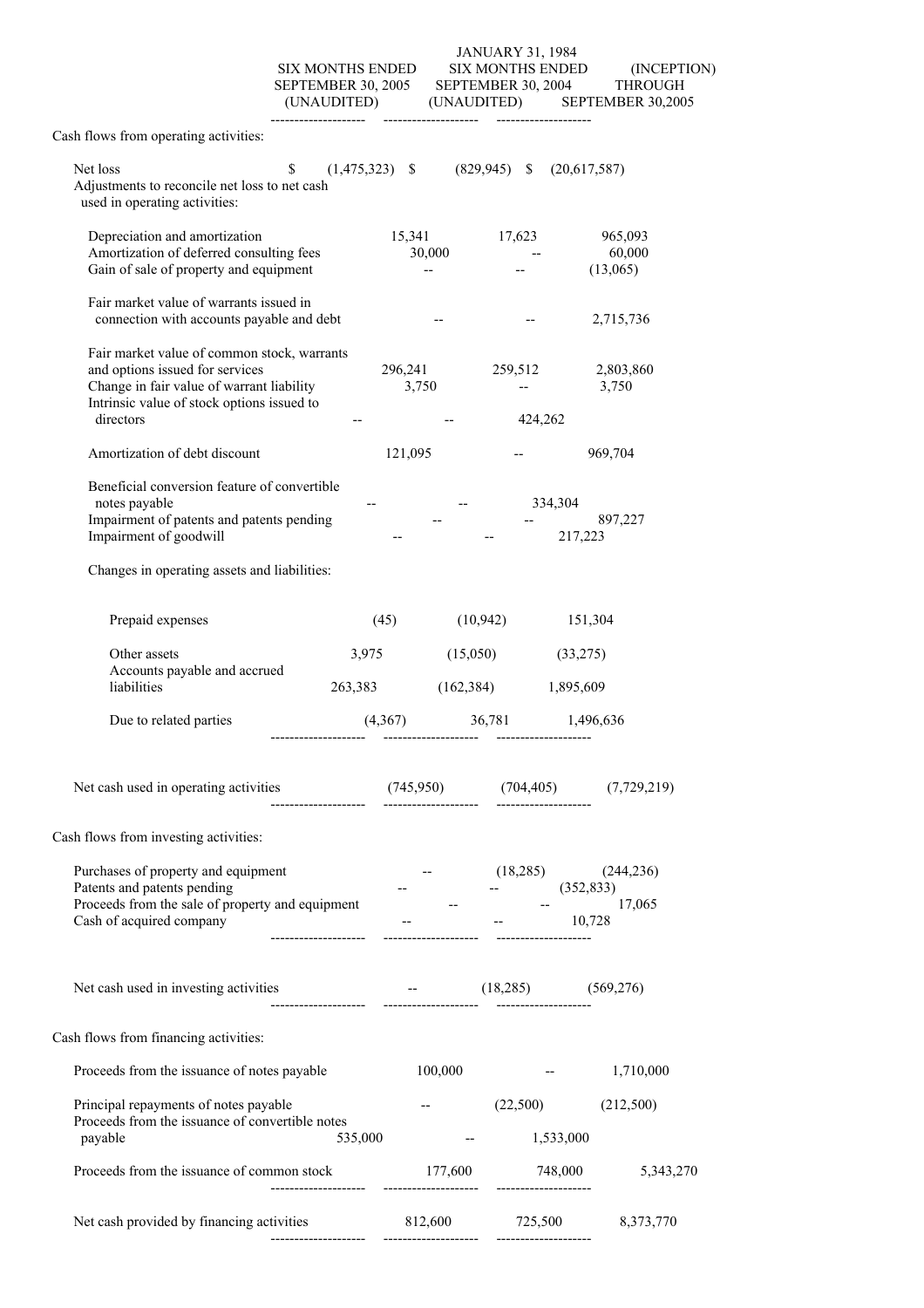| Net increase in cash        | 66,650    | 2.810 | 75.275        |  |
|-----------------------------|-----------|-------|---------------|--|
| Cash at beginning of period | 8.625     | 1.619 | $- -$         |  |
| Cash at end of period       | 75,275 \$ | 4.429 | 75,275<br>- S |  |

The accompanying notes are an integral part of these unaudited condensed consolidated financial statements.

 $\langle$ TABLE>

# AETHLON MEDICAL, INC. AND SUBSIDIARIES (A Development Stage Company) NOTES TO CONDENSED CONSOLIDATED FINANCIAL STATEMENTS September 30, 2005

# NOTE 1. NATURE OF BUSINESS AND BASIS OF PRESENTATION

3

Aethlon Medical, Inc. (the "Company") is a development stage therapeutic device company focused on expanding the applications of its Hemopurifier (TM) platform technology, which is designed to rapidly reduce the presence of infectious viruses and other toxins from human blood. In this regard, the Company's core focus is the development of therapeutic devices that treat HIV/AIDS, Hepatitis-C, and pathogens targeted as potential biological warfare agents. In pre-clinical testing, the Company has published that its HIV-Hemopurifier(TM) removed 55% of HIV from human blood in three hours and in excess of 85% of HIV in twelve hours. Additionally, the HIV-Hemopurifier(TM) captured 90% of gp120, a toxic protein that depletes human immune cells, during a one-hour pre-clinical blood study.

The Company is in the development stage on the Hemopurifier(TM) and significant research and testing are still needed to reach commercial viability. Any resulting medical device or process will require approval by the U.S. Food and Drug Administration ("FDA"), and the Company has not yet begun efforts to obtain FDA approval on its current lead product candidate, which may take several years. Since many of the Company's patents were issued in the 1980's, they are scheduled to expire in the near future. Thus, such patents may expire before FDA approval, if any, is obtained.

The Company is classified as a development stage enterprise under accounting principles generally accepted in the United States of America ("GAAP"), and has not generated revenues from its principal operations.

The Company's common stock is quoted on the Over-the-Counter Bulletin Board of the National Association of Securities Dealers under the symbol "AEMD.OB".

The accompanying unaudited condensed consolidated financial statements of the Company have been prepared in accordance with GAAP for interim financial information. Accordingly, they do not include all of the information and footnotes required by GAAP for complete financial statements. In the opinion of management, all adjustments (consisting of normal recurring adjustments) considered necessary for a fair presentation have been included. Operating results for the three and six month periods ended September 30, 2005 are not necessarily indicative of the results that may be expected for the year ending March 31, 2006.

#### NOTE 2. GOING CONCERN AND LIQUIDITY CONSIDERATIONS

The accompanying condensed consolidated financial statements have been prepared on a going concern basis, which contemplates the realization of assets and the satisfaction of liabilities in the ordinary course of business. The Company has experienced a loss of approximately \$20.6 million for the period from January 31, 1984 (Inception) through September 30, 2005. The Company has not generated significant revenue or any profit from operations since inception. A substantial amount of additional capital will be necessary to advance the development of the Company's products to the point at which they may become commercially viable. The Company's current plan of operation is to fund the Company's anticipated increased research and development activities and operations for the near future utilizing its existing financial agreement with Fusion Capital Fund II, LLC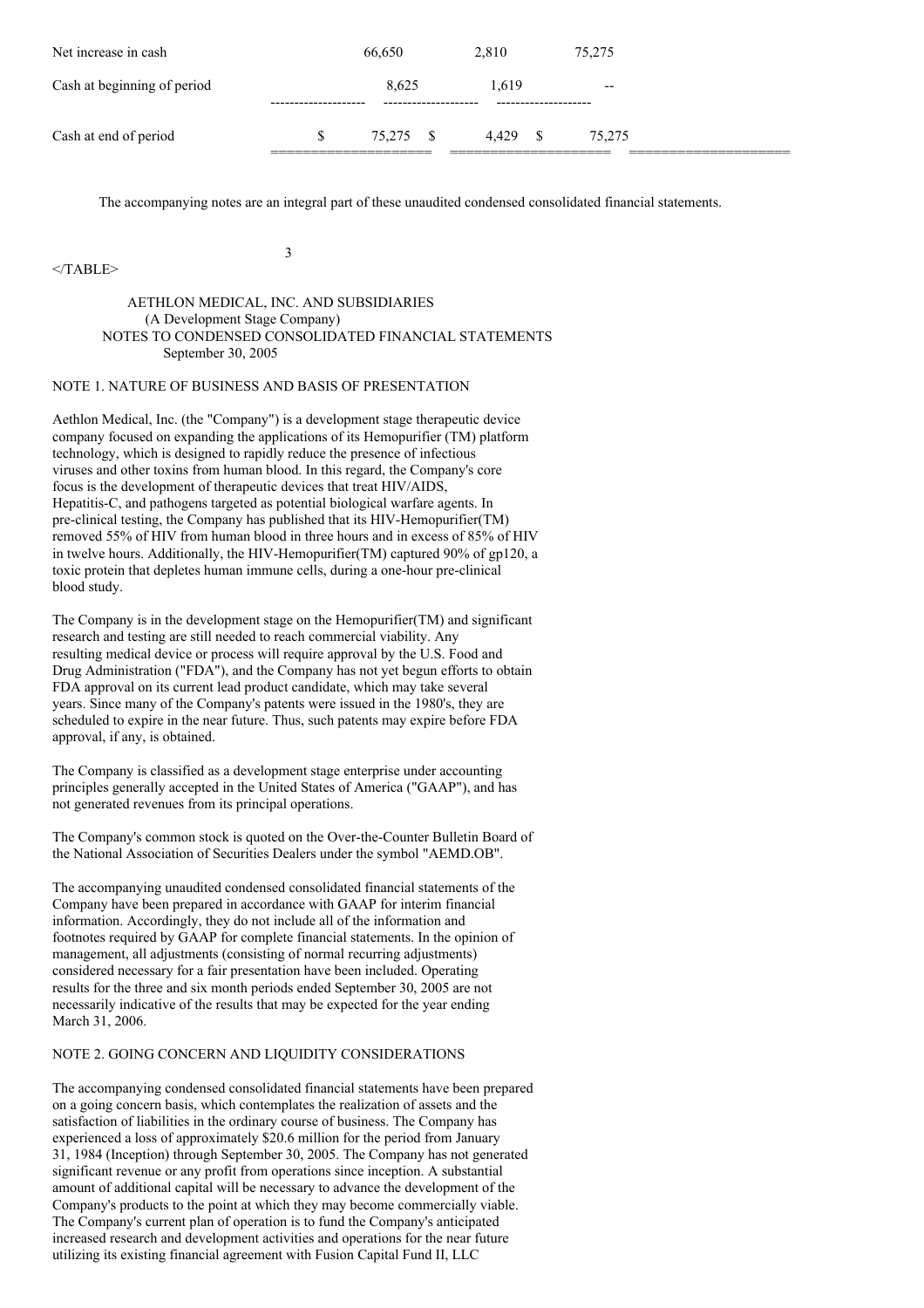("Fusion Capital") as well as the remaining \$295,000 under the 10% Series A Convertible Promissory Notes (see Note 4, Notes Payable).

No assurance can be given that the Company will receive any additional funds under its agreement with Fusion Capital. Based on the Company's projections of additional employees for operations and to complete research, development and testing associated with its Hemopurifier(TM) products, the Company anticipates that these funds will satisfy its cash requirements, including this anticipated increase in operations, in excess of the next twelve months. However, due to market conditions, and to assure availability of funding for operations in the long term, the Company may arrange for additional funding, subject to acceptable terms, during the next twelve months.

The condensed consolidated financial statements do not include any adjustments relating to the recoverability of assets that might be necessary should the Company be unable to continue as a going concern. The Company's continuation as a going concern is dependent upon its ability to obtain additional financing as may be required, and generate sufficient revenue and operating cash flow to meet its obligations on a timely basis.

4

AETHLON MEDICAL, INC. AND SUBSIDIARIES (A Development Stage Company) NOTES TO CONDENSED CONSOLIDATED FINANCIAL STATEMENTS September 30, 2005

## NOTE 3. SUMMARY OF SIGNIFICANT ACCOUNTING POLICIES

The summary of significant accounting policies of the Company presented below is designed to assist the reader in understanding the Company's consolidated financial statements. Such financial statements and related notes are the representations of Company management, who is responsible for their integrity and objectivity. These accounting policies conform to GAAP in all material respects, and have been consistently applied in preparing the accompanying condensed consolidated financial statements.

## PRINCIPLES OF CONSOLIDATION

- ---------------------------

The accompanying condensed consolidated financial statements include the accounts of Aethlon Medical, Inc. and its legal wholly-owned subsidiaries Aethlon, Inc., Hemex, Inc. and Cell Activation, Inc.(collectively hereinafter referred to as the "Company"). These subsidiaries are dormant and there exist no material intercompany transactions or balances.

#### STOCK BASED COMPENSATION

- ------------------------

At September 30, 2005, the Company has two stock-based employee compensation plans. The Company accounts for those plans under the recognition and measurement principles of Accounting Principles Board Opinion No. 25, "ACCOUNTING FOR STOCK ISSUED TO EMPLOYEES" ("APB 25"), and related Interpretations.

No stock-based employee compensation cost is reflected in net loss, as all options granted under those plans had an exercise price equal to or greater than the market value of the underlying common stock on the date of grant. The following table illustrates the effect on net loss and loss per share if the Company had applied the fair value recognition provisions of Statement of Financial Accounting Standards "SFAS" No. 123, "ACCOUNTING FOR STOCK BASED COMPENSATION", ("SFAS 123") as Amended, to stock-based employee compensation for the period indicated.

|                                | Six Months Ended September 30, |        |            | 2004 |
|--------------------------------|--------------------------------|--------|------------|------|
|                                |                                |        |            |      |
| Net loss:                      |                                |        |            |      |
| As reported                    | \$1,475,323                    |        | \$ 829,945 |      |
| Pro forma compensation expense |                                | 57,000 |            |      |
|                                |                                |        |            |      |
| Pro forma                      | \$1,532,323                    |        | 829.945    |      |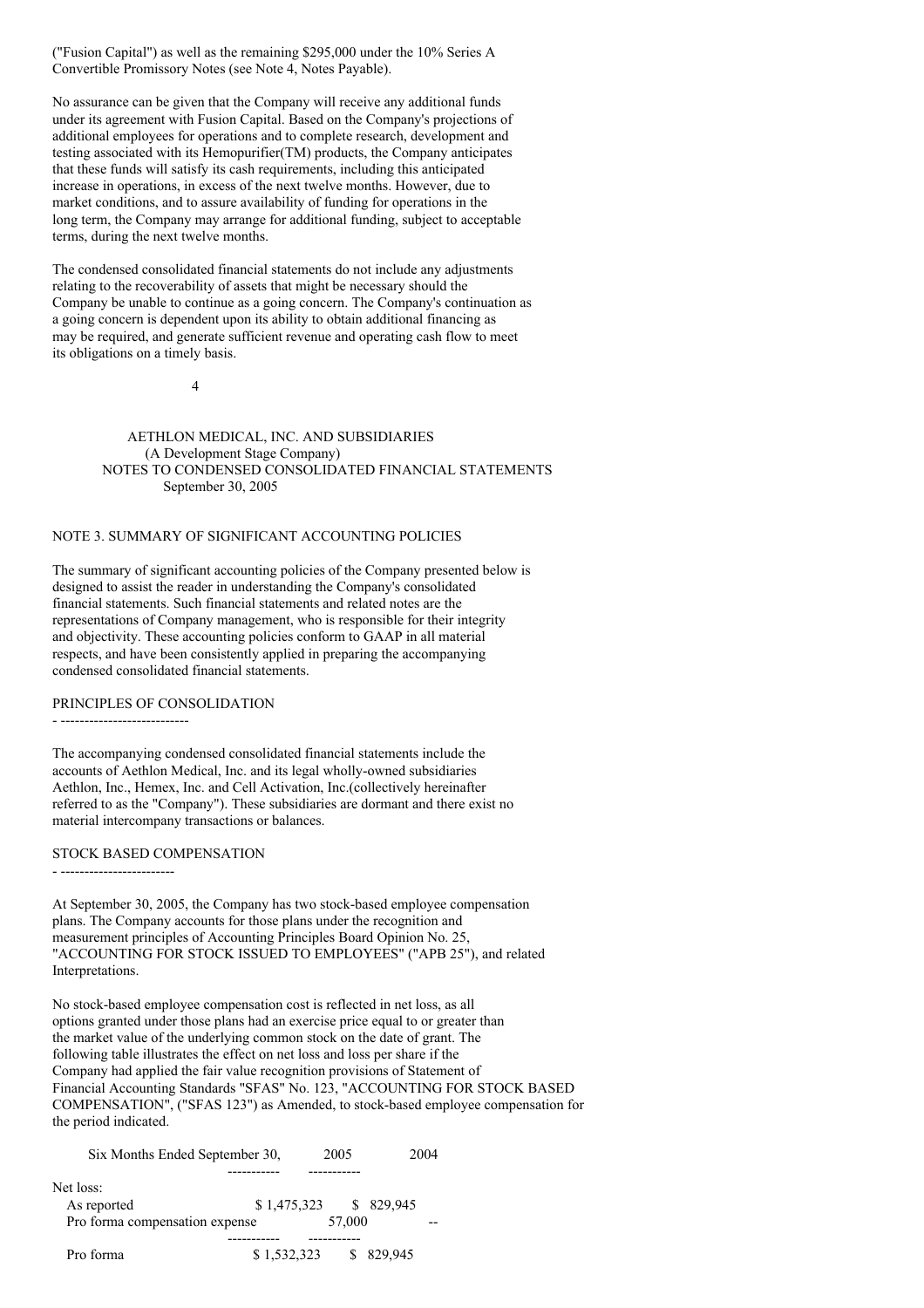| Basic and diluted net loss per share: |    |        |             |        |
|---------------------------------------|----|--------|-------------|--------|
| As reported                           |    | (0.08) | -SI         | (0.06) |
| Pro forma                             | S. | (0.08) | $S_{\cdot}$ | (0.06) |

The Company accounts for stock-based compensation to non-employees in accordance with the fair value recognition requirements of SFAS 123 No. and Emerging Issues Task Force 96-18 "ACCOUNTING FOR EQUITY INVESTMENTS THAT ARE ISSUED TO OTHER THAN EMPLOYEES FOR ACQUIRING, OR IN CONJUNCTION WITH SELLING, GOODS AND SERVICES."

=========== ===========

#### LOSS PER COMMON SHARE

#### - ---------------------

Loss per common share is based on the weighted average number of shares of common stock and common stock equivalents outstanding during the year in accordance with SFAS No. 128, "EARNINGS PER SHARE."

Securities that could potentially dilute basic loss per share (prior to their conversion, exercise or redemption) were not included in the diluted-loss-per-share computation because their effect is anti-dilutive.

5

# PATENTS

The Company capitalizes the cost of patents, some of which were acquired, and amortizes such costs over the shorter of the remaining legal life or their estimated economic life, upon issuance of the patent.

#### RESEARCH AND DEVELOPMENT EXPENSES

The Company incurred approximately \$478,203 and \$153,095 of research and development expenses during the six months ended September 30, 2005 and 2004, respectively. For the fiscal quarter ended September 30, 2005 and 2004, the Company incurred research and development expense of approximately \$235,806 and \$124,080, respectively.

#### IMPAIRMENT OR DISPOSAL OF LONG-LIVED ASSETS

SFAS No.144 ("SFAS 144"), "ACCOUNTING FOR THE IMPAIRMENT OF LONG-LIVED ASSETS AND FOR LONG-LIVED ASSETS TO BE DISPOSED OF" addresses financial accounting and reporting for the impairment or disposal of long-lived assets. SFAS 144 requires that long-lived assets be reviewed for impairment whenever events or changes in circumstances indicate that their carrying amounts may not be recoverable. If the cost basis of a long-lived asset is greater than the projected future undiscounted net cash flows from such asset (excluding interest), an impairment loss is recognized. Impairment losses are calculated as the difference between the cost basis of an asset and its estimated fair value. SFAS 144 also requires companies to separately report discontinued operations and extends that reporting requirement to a component of an entity that either has been disposed of (by sale, abandonment or in a distribution to owners) or is classified as held for sale. Assets to be disposed of are reported at the lower of the carrying amount or the estimated fair value less costs to sell. Management believes that no impairment existed at or during the six months ended September 30, 2005.

#### STOCK PURCHASE WARRANTS ISSUED WITH NOTES PAYABLE

The Company granted warrants in connection with the issuance of certain notes payable. Under Accounting Principles Board Opinion No. 14, "ACCOUNTING FOR CONVERTIBLE DEBT AND DEBT ISSUED WITH STOCK PURCHASE WARRANTS," the relative estimated fair value of such warrants represents a discount from the face amount of the notes payable. Such discounts are amortized to interest expense over the term of the notes.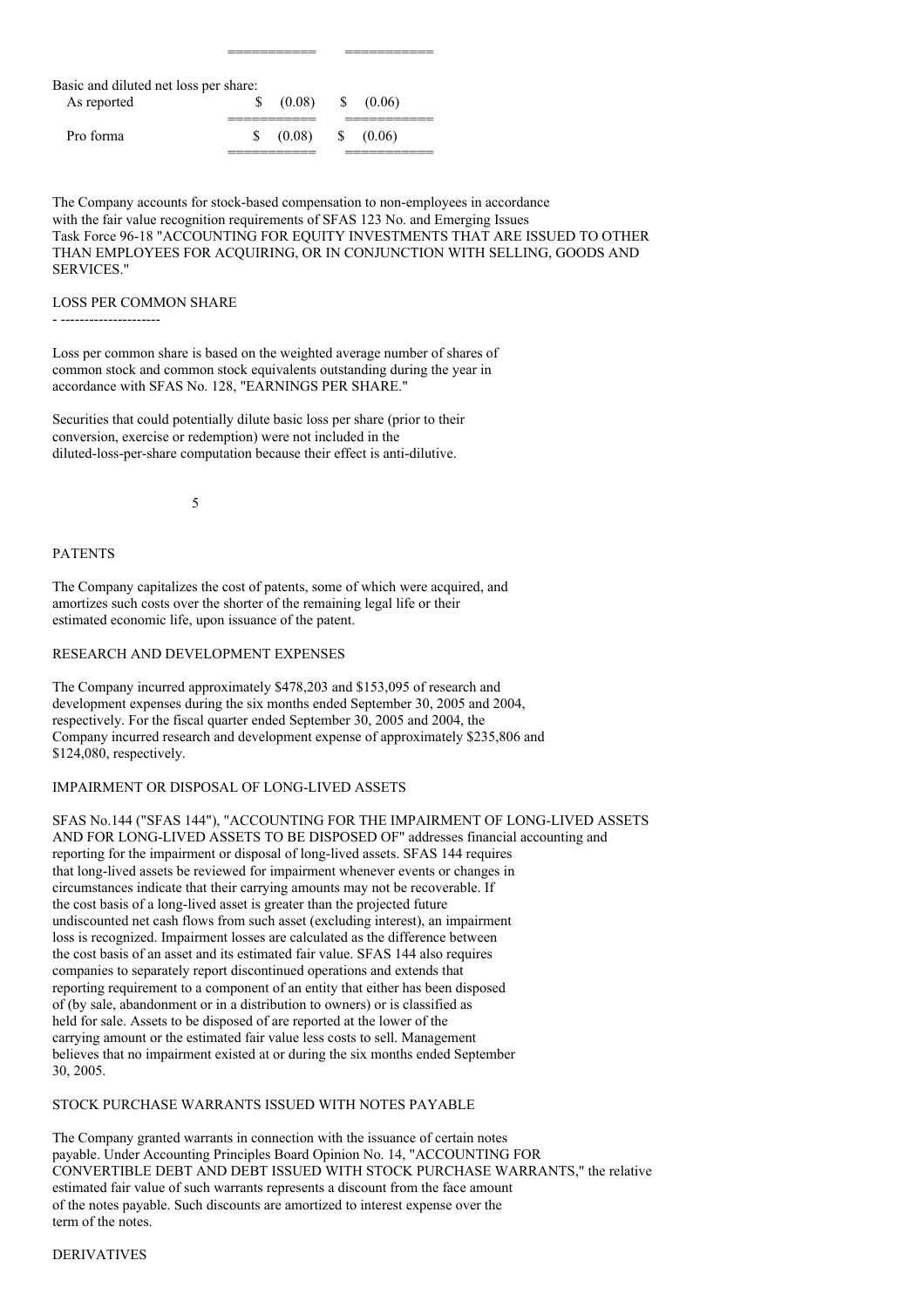The Company has an obligation to register for resale the shares underlying warrants in connection with the issuance of its 10% Series A Convertible Promissory Notes (see Note 4). In accordance with Emerging Issues Task Force ("EITF") No. 00-19, "ACCOUNTING FOR DERIVATIVE FINANCIAL INSTRUMENTS INDEXED TO, AND POTENTIALLY SETTLED IN, A COMPANY'S OWN STOCK," the value of the warrants is recorded as a liability until such registration is effective. The Company will be required to re-measure the fair value of these warrants at the end of each quarter until a registration statement for the common shares underlying the warrants is declared effective, at which time the fair value of the warrant is adjusted and any remaining associated liability is then reclassified to equity.

## BENEFICAL CONVERSION FEATURE OF CONVERTIBLE NOTES PAYABLE

The convertible feature of certain notes payable provides for a rate of conversion that is below market value. Such feature is normally characterized as a "Beneficial Conversion Feature" ("BCF"). Pursuant to EITF Issue No. 98-5, "ACCOUNTING FOR CONVERTIBLE SECURITIES WITH BENEFICIAL CONVERSION FEATURES OR CONTINGENTLY ADJUSTABLE CONVERSION RATIO" and EITF No. 00-27, "APPLICATION OF EITF ISSUE NO. 98-5 TO CERTAIN CONVERTIBLE INSTRUMENTS," the estimated fair value of the BCF is recorded in the consolidated financial statements as a discount from the face amount of the notes. Such discounts are amortized to interest expense over the term of the notes.

6

# ACCOUNTING FOR TRANSACTIONS INVOLVING STOCK COMPENSATION

Financial Accounting Standards Board ("FASB") Interpretation No. 44 ("FIN 44"), "ACCOUNTING FOR CERTAIN TRANSACTIONS INVOLVING STOCK COMPENSATION, AN INTERPRETATION OF APB 25" clarifies the application of APB 25 for (a) the definition of employee for purposes of applying APB 25, (b) the criteria for determining whether a plan qualifies as a noncompensatory plan, (c) the accounting consequence for various modifications to the terms of a previously fixed stock option or award, and (d) the accounting for an exchange of stock compensation awards in a business combination.

Under APB 25, compensation expense is the excess, if any, of the estimated fair value of the stock at the grant date or other measurement date over the amount an employee must pay to acquire the stock. Compensation expense, if any, is recognized over the applicable service period, which is usually the vesting period.

SFAS 123, if fully adopted, changes the method of accounting for employee stock-based compensation plans to the fair value based method. For stock options and warrants, fair value is estimated using an option pricing model that takes into account the stock price at the grant date, the exercise price, the expected life of the option or warrant, stock volatility and the annual rate of quarterly dividends. Compensation expense, if any, is recognized over the applicable service period, which is usually the vesting period. The adoption of the accounting methodology of SFAS 123 is optional and we have elected to continue accounting for stock-based compensation issued to employees using APB 25; however, pro forma disclosures, as the Company adopted the cost recognition requirement under SFAS 123, are required to be presented.

SFAS 148, "ACCOUNTING FOR STOCK-BASED COMPENSATION - TRANSITION AND DISCLOSURE, AN AMENDMENT OF FASB STATEMENT NO. 123," provides alternative methods of transition for a voluntary change to the fair value based method of accounting for stock-based employee compensation. In addition, this Statement amends the disclosure requirements of SFAS 123 to require prominent disclosures in both annual and interim financial statements about the method of accounting for stock-based employee compensation and the effect of the method used on reported results.

## INCOME TAXES

Under SFAS 109, "ACCOUNTING FOR INCOME TAXES," deferred tax assets and liabilities are recognized for the future tax consequences attributable to the difference between the consolidated financial statements and their respective tax basis. Deferred income taxes reflect the net tax effects of (a) temporary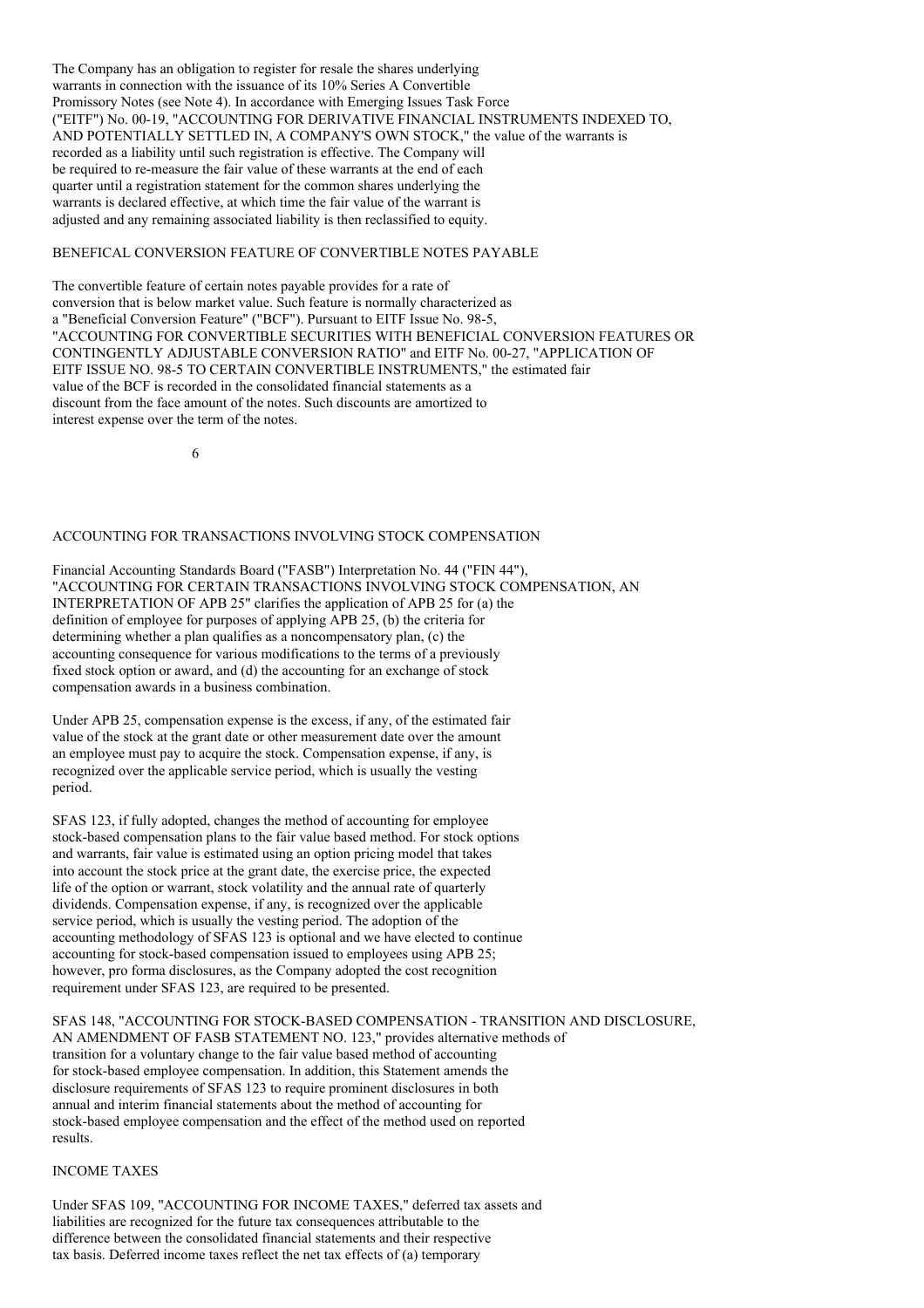differences between the carrying amounts of assets and liabilities for financial reporting purposes and the amounts reported for income tax purposes, and (b) tax credit carryforwards. The Company records a valuation allowance for deferred tax assets when, based on management's best estimate of taxable income (if any) in the foreseeable future, it is more likely than not that some portion of the deferred tax assets may not be realized.

## NOTE 4. NOTES PAYABLE

On May 16, 2005, the Company issued Fusion Capital a \$30,000 Convertible Promissory Note (the "Convertible Note") with an interest rate of fifteen percent (15%) per annum that matured on August 15, 2005 (the "Maturity Date"). The Convertible Note is convertible into shares of restricted common stock at any time at the election of Fusion at a conversion price equal to \$0.20 per share for any conversion occurring on or prior to the Maturity Date, or at a price equal to the lesser of (i) 75% of the average of the three (3) lowest closing sale prices of the common shares during the twelve (12) trading days prior to the submission of a conversion notice or (ii) \$0.20 per share, for any conversion occurring after the Maturity Date. In addition, the Company issued Fusion a five-year warrant to purchase 300,000 shares of the Company's common stock at an exercise price of \$0.25 per share (the "Warrant"). The warrant has been valued using a Black-Scholes option pricing model and an associated discount of \$19,655, which will accrete to interest expense over the term of the Convertible Note, has been recorded. The convertible feature of the Convertible Note provides for a rate of conversion that is below market value. Pursuant to EITF 98-5 and EITF 00-27, the Company has estimated the fair value of such Beneficial Conversion Feature ("BCF") to be \$10,345 and records such amount as a debt discount. Such discount is being accreted to interest expense over the term of the Convertible Note. Total interest expense on the Convertible Note for amortization of the above debt discount and BCF totaled \$30,000 for the six months ended September 30, 2005.

7

On May 27, 2005, the Company issued a promissory note (the "Note") to an accredited investor in an amount of \$100,000 with 12% interest maturing on December 1, 2005. In conjunction with the issuance of the Note, the Company also issued a 12-month warrant to acquire 400,000 shares of Common Stock at \$0.25 per share. Accordingly, this warrant has been valued using a Black Scholes option pricing model and an associated discount of \$41,860, which will accrete to interest expense over the term of the Note, has been recorded. Such interest expense totaled \$31,466 for the six months ended September 30, 2005.

From July 11, 2005 through September 30, 2005 the Company received cash investments of \$455,000 from an accredited investor (Ellen R. Weiner Family Revocable Trust) based on agreed-upon terms reached on the cash receipt dates. Such investments were documented on November 2, 2005 in a 10% Series A Convertible Note ("Note"). The Note accrues interest at a rate of ten percent (10%) per annum and matures on January 2, 2007. The Note is convertible into shares of restricted common stock at any time at the election of the holder at a conversion price equal to \$0.20 per share for any conversion occurring on or prior to the maturity date. In addition, upon conversion, the Company is obligated to issue a three-year Warrant (the "Warrant") to purchase a number of shares equal to the number of shares into which the Note was converted at an exercise price of \$0.20. The Warrant has been valued using a Binomial Lattice option pricing model and an associated discount of \$253,875, measured at the commitment dates, will be expensed as future conversions occur. The convertible feature of the Convertible Note provides for a rate of conversion that is below market value. Pursuant to EITF 98-5 and EITF 00-27, the Company has estimated the fair value of such Beneficial Conversion Feature ("BCF") to be \$201,125 and records such amount as a debt discount. Such discount is being accreted to interest expense over the term of the Convertible Note. Total interest expense on the Convertible Note for amortization of the above debt discount and BCF totaled \$31,297 for the three months ended September 30, 2005.

From August 8, 2005 through September 30, 2005 the Company received cash investments of \$50,000, from an accredited investor (Allan S. Bird) based on agreed upon terms on the cash receipt dates. Such investments were documented on November 2, 2005 in a 10% Series A Convertible Note ("Note"). The Note accrues interest at a rate of ten percent (10%) per annum and matures on January 2,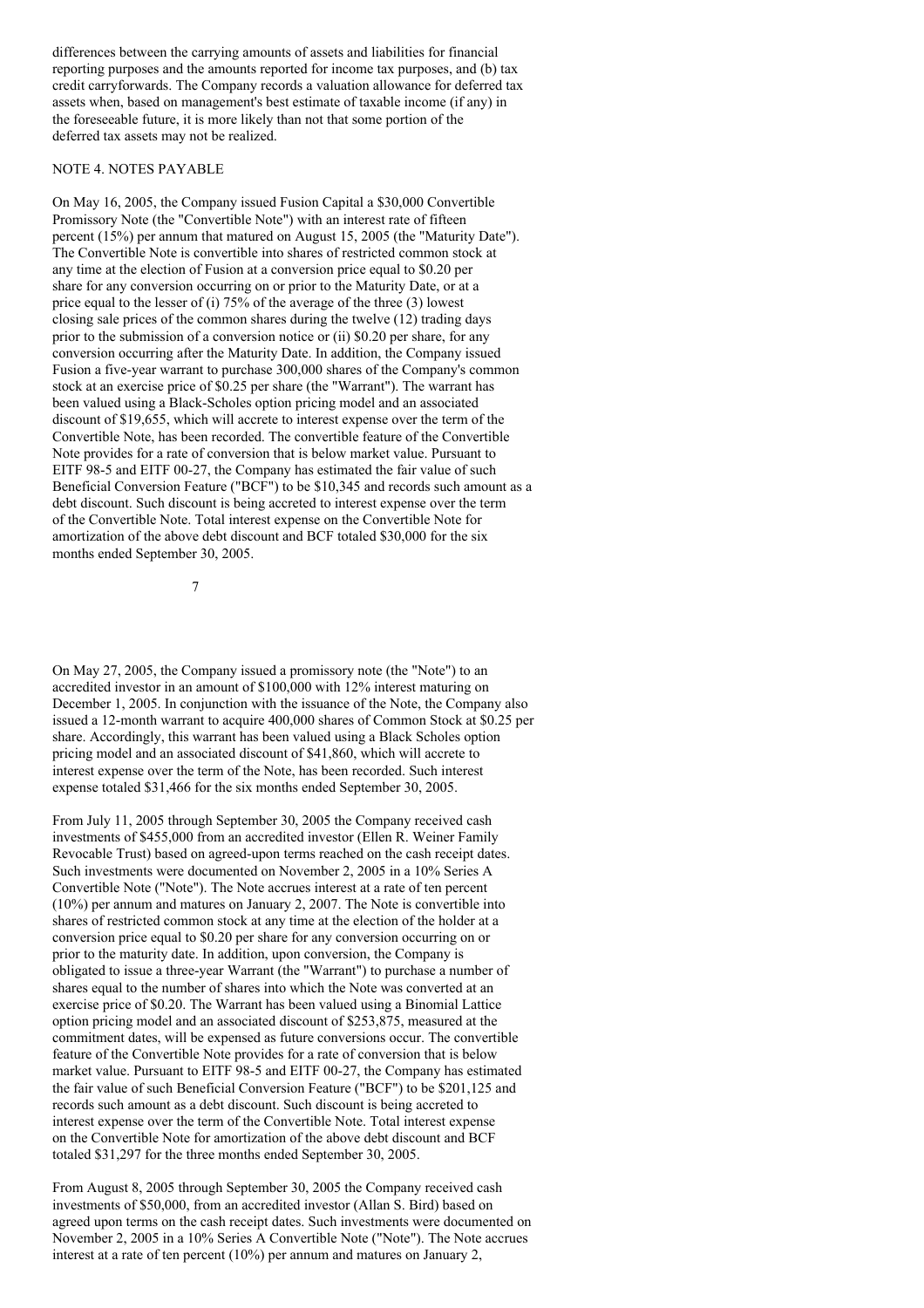2007. The Note is convertible into shares of restricted common stock at any time at the election of the holder at a conversion price equal to \$0.20 per share for any conversion occurring on or prior to the maturity date. In addition, upon conversion, the Company is obligated to issue a three-year Warrant (the "Warrant") to purchase a number of shares equal to the number of shares into which the Note was converted at an exercise price of \$0.20. The Warrant has been valued using a Binomial Lattice option pricing model and an associated discount of \$28,750, measured at the commitment dates, will be expensed as future conversions occur. The convertible feature of the Convertible Note provides for a rate of conversion that is below market value. Pursuant to EITF  $98-5$  and EITF 00-27, the Company has estimated the fair value of such Beneficial Conversion Feature ("BCF") to be \$21,250 and records such amount as a debt discount. Such discount is being accreted to interest expense over the term of the Convertible Note. Total interest expense on the Convertible Note for amortization of the above debt discount and BCF totaled \$3,639 for the three months ended September 30, 2005.

The Company is currently in default on approximately \$457,500 of amounts owed under various notes payable and accrued liabilities and is currently seeking other financing arrangements to retire all past due notes. At September 30, 2005 the Company had accrued interest in the amount of \$210,155 associated with these notes and accrued liabilities payable.

8

#### NOTE 5. COMMITMENTS AND CONTINGENCIES

#### REGISTRATION RIGHTS AGREEMENTS

In June 2004, the Company completed a private placement of common stock with accredited investors, including Fusion Capital Fund II, LLC. In connection with the private placement, the Company entered into a common stock purchase agreement with Fusion Capital, whereby Fusion Capital has committed to purchase up to an additional \$6,000,000 of the Company's common stock over a 30-month, commencing, at the Company's election, after the Securities and Exchange Commission ("SEC") has declared effective a registration statement covering such shares. The SEC declared the registration statement effective on December 7, 2004. On September 7, 2005, the Company was obligated to file a post-effective amendment to its registration statement to update the financial statements. At September 30, 2005, the Company had not yet filed such post-effective amendment to its registration statement. In accordance with the Registration Rights Agreement with Fusion Capital, the Company may accrue liquidated damages equal to 2% of the aggregate amount paid by Fusion Capital for the shares held by Fusion Capital during such period that the registration statement ceases to remain effective. As of November 9, 2005, Fusion Capital does not own any Purchase Shares of the Company's common stock, thus there are no liquidated damages owed to Fusion Capital as of the date of this report.

#### NOTE 6. EQUITY TRANSACTIONS

On September 9, 2005, the Company granted 2,857,143 options to James A. Joyce, its Chief Executive Officer, in exchange for \$300,000 of accrued related-party liabilities. The fair value of such options approximated the value of the accrued related-party liability.

In July 2005, the Company issued 43,479 shares of common stock pursuant to the Company's S-8 registration statement covering the Company's 2003 Consulting Stock Plan at \$0.23 per share in payment for regulatory affairs consulting services to the Company.

In July 2005, the Company issued 2,155 shares of common stock pursuant to the Company's S-8 registration statement covering the Company's 2003 Consulting Stock Plan at \$0.232 per share in payment for regulatory affairs consulting services to the Company.

In August 2005, the Company issued 37,863 shares of common stock pursuant to the Company's S-8 registration statement covering the Company's 2003 Consulting Stock Plan at \$0.226 per share in payment for regulatory affairs consulting services to the Company.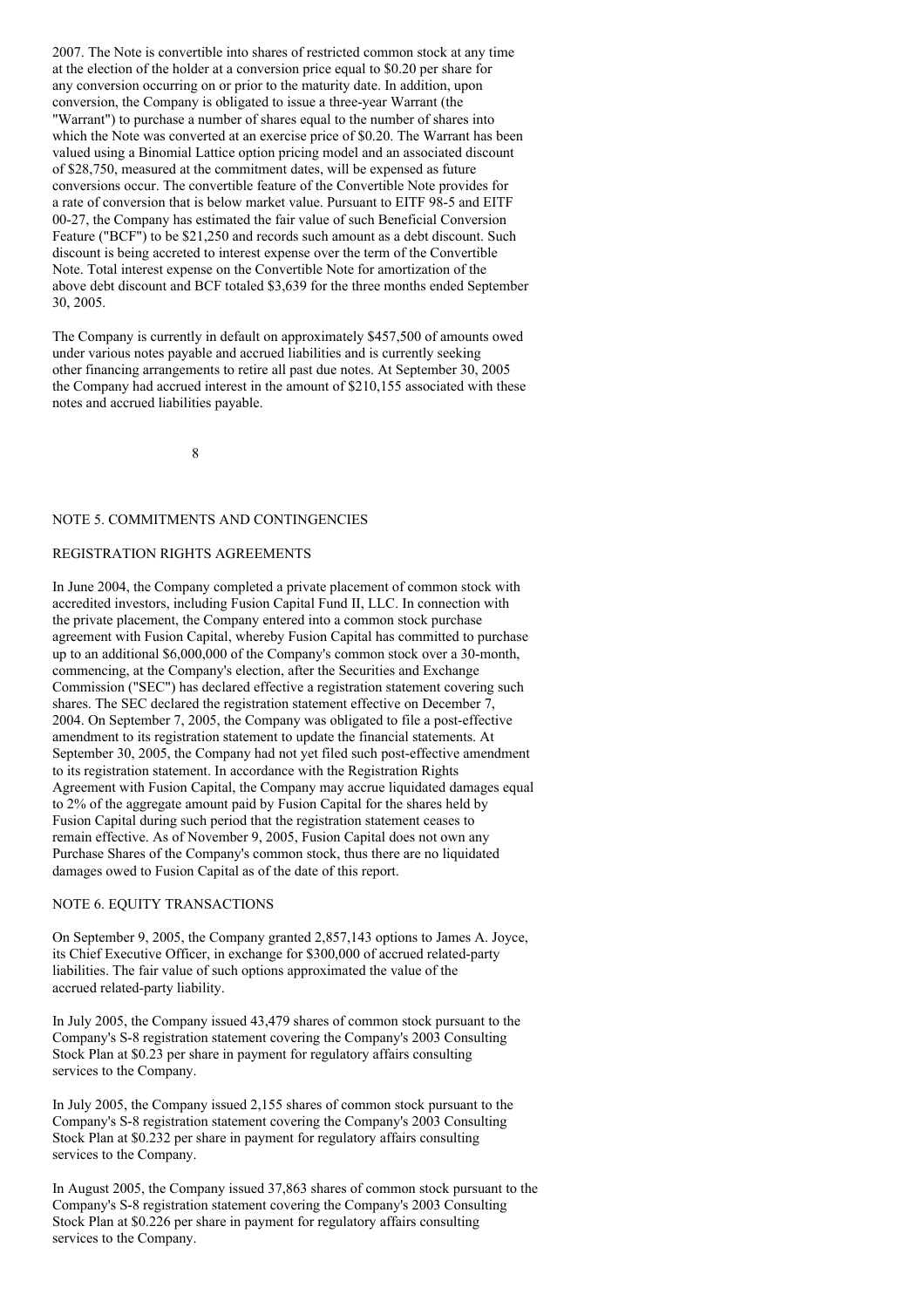In August 2005, the Company issued 91,739 shares of common stock pursuant to the Company's S-8 registration statement covering the Company's 2003 Consulting Stock Plan at \$0.230 per share in payment for regulatory affairs consulting services to the Company.

In August 2005, the Company issued 21,368 shares of common stock pursuant to the Company's S-8 registration statement covering the Company's 2003 Consulting Stock Plan at \$0.234 per share in payment for regulatory affairs consulting services to the Company.

In August 2005, the Company issued 175,755 shares of common stock pursuant to the Company's S-8 registration statement covering the Company's 2003 Consulting Stock Plan at \$0.212 per share in payment for regulatory affairs consulting services to the Company.

In September 2005, the Company issued 27,852 shares of common stock pursuant to the Company's S-8 registration statement covering the Company's 2003 Consulting Stock Plan at \$0.206 per share in payment for regulatory affairs consulting services to the Company.

#### NOTE 7. SUBSEQUENT EVENTS

In October 2005, the Company issued 21,186 shares of common stock pursuant to the Company's S-8 registration statement covering the Company's 2003 Consulting Stock Plan at \$0.236 per share in payment for regulatory affairs consulting services to the Company.

In October 2005, the Company issued 35,278 shares of common stock pursuant to the Company's S-8 registration statement covering the Company's 2003 Consulting Stock Plan at \$0.216 per share in payment for regulatory affairs consulting services to the Company.

 $\overline{Q}$ 

In November 2005, the Company issued 19,948 shares of common stock pursuant to the Company's S-8 registration statement covering the Company's 2003 Consulting Stock Plan at \$0.384 per share in payment for regulatory affairs consulting services to the Company.

In November 2005, the Company issued 97,662 shares of common stock pursuant to the Company's S-8 registration statement covering the Company's 2003 Consulting Stock Plan at \$0.37 per share in payment for regulatory affairs consulting services to the Company.

In November 2005, the Company issued 13,298 shares of common stock pursuant to the Company's S-8 registration statement covering the Company's 2003 Consulting Stock Plan at \$0.376 per share in payment for regulatory affairs consulting services to the Company.

The Company is required to file a registration statement on Form SB-2 the later of November 30, 2005 or 30 days after the date the Company completes an additional financing of at least \$1.0 million but in no event later than December 31, 2005 for the purposes of registering the resale of the shares of common stock issuable upon conversion of the Promissory Notes and exercise of the Warrants.

#### ITEM 2. MANAGEMENT'S DISCUSSION AND ANALYSIS OR PLAN OF OPERATION

The following discussion of Aethlon Medical's financial condition and results of operations should be read in conjunction with, and is qualified in its entirety by the condensed consolidated financial statements and notes thereto, included in Item 1 in this Quarterly Report on Form 10-QSB. This item contains forward-looking statements that involve risks and uncertainties. Actual results may differ materially from those indicated in such forward-looking statements.

## FORWARD LOOKING STATEMENTS

All statements, other than statements of historical fact, included in this Form 10-QSB are, or may be deemed to be, "forward-looking statements" within the meaning of Section 27A of the Securities Act of 1933, as amended ("the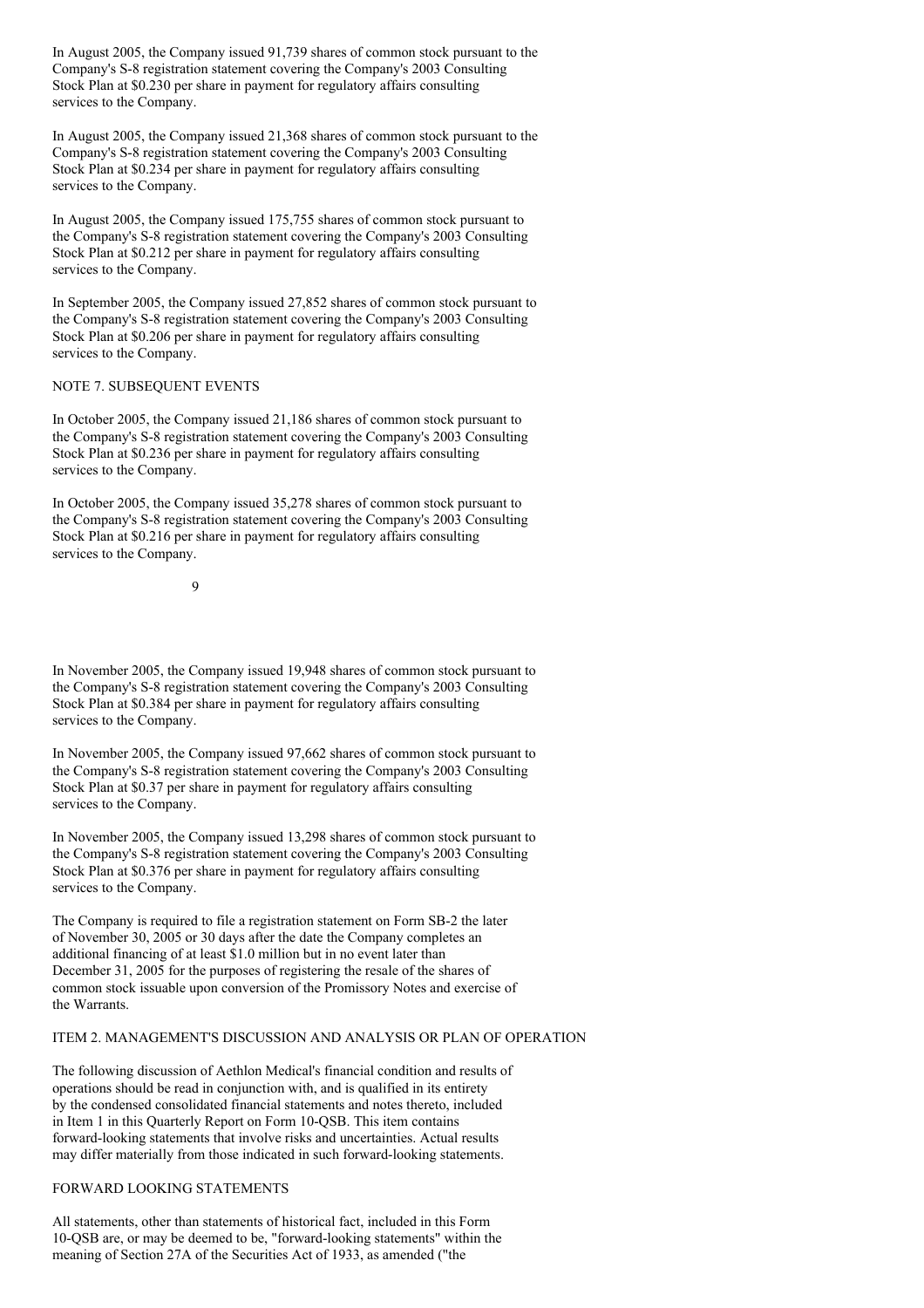Securities Act"), and Section 21E of the Exchange Act. Such forward-looking statements involve assumptions, known and unknown risks, uncertainties and other factors which may cause the actual results, performance, or achievements of Aethlon Medical, Inc. ("the Company") to be materially different from any future results, performance, or achievements expressed or implied by such forward looking statements contained in this Form 10-QSB. Such potential risks and uncertainties include, without limitation, completion of the Company's capital-raising activities, FDA approval of the Company's products, other regulations, patent protection of the Company's proprietary technology, product liability exposure, uncertainty of market acceptance, competition, technological change, and other risk factors detailed herein and in other of the Company's filings with the Securities and Exchange Commission. The forward-looking statements are made as of the date of this Form 10-QSB, and the Company assumes no obligation to update the forward-looking statements, or to update the reasons actual results could differ from those projected in such forward-looking statements.

## THE COMPANY

The Company is a development stage therapeutic device company that has not yet engaged in significant commercial activities. The primary focus of the Company's resources is towards the advancement of its proprietary Hemopurifier(TM) platform treatment technology, which is designed to rapidly reduce the presence of infectious viruses and other toxins from human blood. In this regard, the Company's core focus is the development of therapeutic devices that treat HIV/AIDS, Hepatitis-C, and pathogens targeted as potential biological warfare agents. The Company's emphasis during fiscal 2006 is to prepare its HIV-Hemopurifier to treat HIV/AIDS and pathogens targeted as potential biological warfare agents for animal clinical trials, and to complete the pre-clinical human blood studies of its HCV-Hemopurifier for treating Hepatitis-C.

10

#### WHERE YOU CAN FIND MORE INFORMATION

We are subject to the informational requirements of the Securities Exchange Act and must file reports, proxy statements and other information with the SEC. The reports, information statements and other information we file with the Commission can be inspected and copied at the Commission Public Reference Room, 450 Fifth Street, N.W. Washington, D.C. 20549. You may obtain information on the operation of the Public Reference Room by calling the SEC at (800) SEC-0330. The Commission also maintains a Web site (http://www.sec.gov) that contains reports, proxy, and information statements and other information regarding registrants, like us, which file electronically with the Commission. the Company's headquarters are located at 3030 Bunker Hill Street, Suite 4000, San Diego, CA 92109. Our phone number at that address is (858) 459-7800. Its Web site is maintained at http://www.aethlonmedical.com.

#### CRITICAL ACCOUNTING POLICIES

The preparation of condensed consolidated financial statements in conformity with accounting principles generally accepted in the United States of America requires us to make a number of estimates and assumptions that affect the reported amounts of assets and liabilities and disclosure of contingent assets and liabilities at the date of the financial statements. Such estimates and assumptions affect the reported amounts of expenses during the reporting period. On an ongoing basis, the Company evaluates estimates and assumptions based upon historical experience and various other factors and circumstances. Management believes the Company's estimates and assumptions are reasonable in the circumstances; however, actual results may differ from these estimates under different future conditions.

The Company believes that the estimates and assumptions that are most important to the portrayal of the Company's financial condition and results of operations, in that they require the most difficult, subjective or complex judgments, form the basis for the accounting policies deemed to be most critical to us. These critical accounting policies relate to stock purchase warrants issued with notes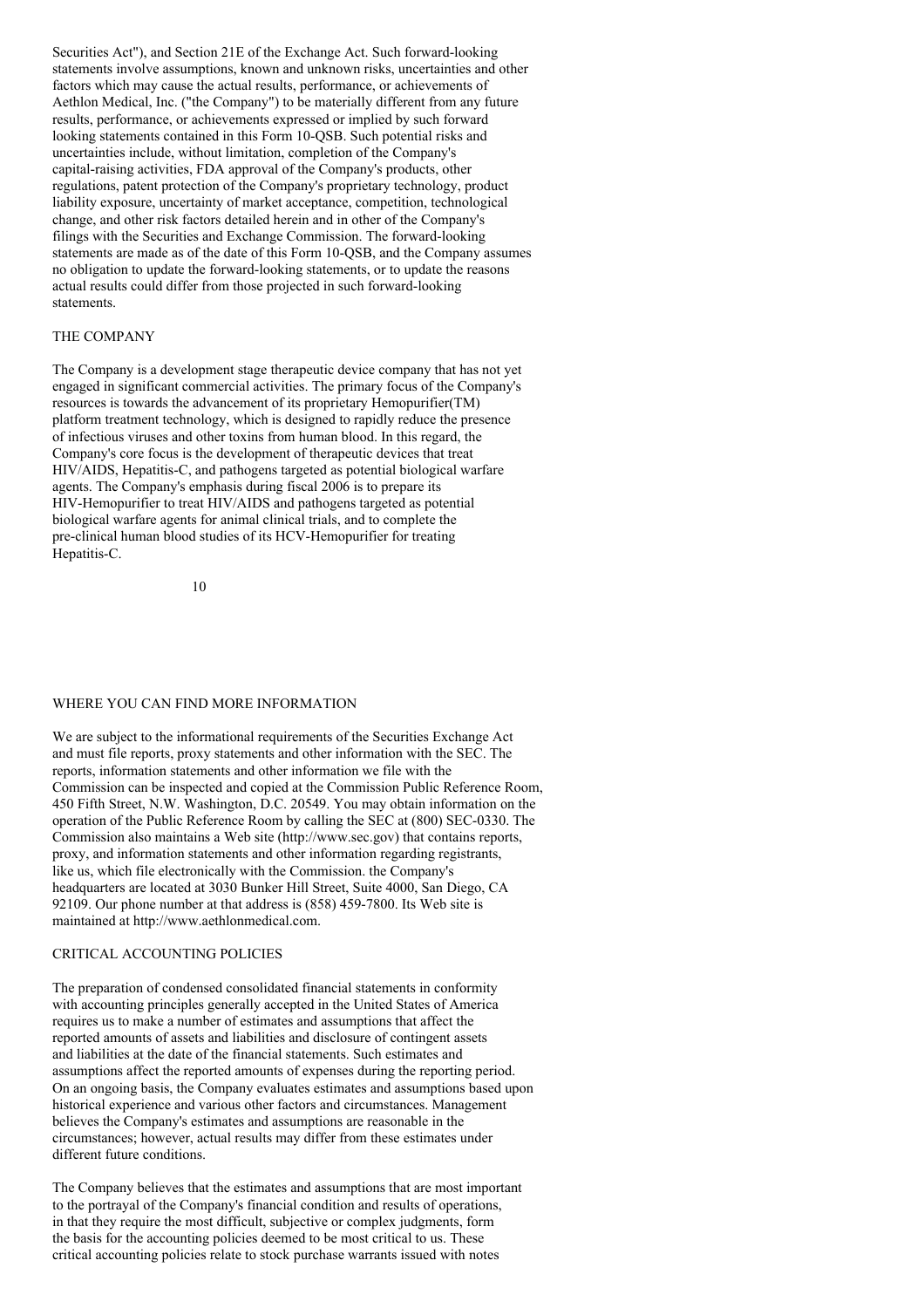payable, beneficial conversion feature of convertible notes payable, impairment of intangible assets and long lived assets, stock compensation, contingencies and litigation. We believe estimates and assumptions related to these critical accounting policies are appropriate under the circumstances; however, should future events or occurrences result in unanticipated consequences, there could be a material impact on the Company's future financial conditions or results of operations.

There have been no changes to our critical accounting policies as disclosed in our Form 10-KSB for the year ended March 31, 2005.

## IMPAIRMENT OR DISPOSAL OF LONG-LIVED ASSETS

SFAS No.144 ("SFAS 144"), "ACCOUNTING FOR THE IMPAIRMENT OF LONG-LIVED ASSETS AND FOR LONG-LIVED ASSETS TO BE DISPOSED OF" addresses financial accounting and reporting for the impairment or disposal of long-lived assets. SFAS 144 requires that long-lived assets be reviewed for impairment whenever events or changes in circumstances indicate that their carrying amounts may not be recoverable. If the cost basis of a long-lived asset is greater than the projected future undiscounted net cash flows from such asset (excluding interest), an impairment loss is recognized. Impairment losses are calculated as the difference between the cost basis of an asset and its estimated fair value. SFAS 144 also requires companies to separately report discontinued operations and extends that reporting requirement to a component of an entity that either has been disposed of (by sale, abandonment or in a distribution to owners) or is classified as held for sale. Assets to be disposed of are reported at the lower of the carrying amount or the estimated fair value less costs to sell. Management believes that no impairment existed at or during the six months ended September 30, 2005.

# STOCK PURCHASE WARRANTS ISSUED WITH NOTES PAYABLE

The Company granted warrants in connection with the issuance of certain notes payable. Under Accounting Principles Board Opinion No. 14, "ACCOUNTING FOR CONVERTIBLE DEBT AND DEBT ISSUED WITH STOCK PURCHASE WARRANTS," the relative estimated fair value of such warrants represents a discount from the face amount of the notes payable. Such discounts are amortized to interest expense over the term of the notes.

11

## DERIVATIVES

The Company has an obligation to register for resale the shares underlying warrants in connection with the issuance of its 10% Series A Convertible Promissory Notes. In accordance with Emerging Issues Task Force ("EITF") No. 00-19, "ACCOUNTING FOR DERIVATIVE FINANCIAL INSTRUMENTS INDEXED TO, AND POTENTIALLY SETTLED IN, A COMPANY'S OWN STOCK," the value of the warrants is recorded as a liability until such registration is effective. The Company will be required to re-measure the fair value of these warrants at the end of each quarter until a registration statement for the common shares underlying the warrants is declared effective. The Company will be required to re-measure the fair value of these warrants at the end of each quarter until a registration statement for the common shares underlying the warrants is declared effective, at which time the fair value of the warrant is adjusted and any remaining associated liability is then reclassified to equity.

## BENEFICAL CONVERSION FEATURE OF CONVERTIBLE NOTES PAYABLE

The convertible feature of certain notes payable provides for a rate of conversion that is below market value. Such feature is normally characterized as a "Beneficial Conversion Feature" ("BCF"). Pursuant to EITF Issue No. 98-5, "ACCOUNTING FOR CONVERTIBLE SECURITIES WITH BENEFICIAL CONVERSION FEATURES OR CONTINGENTLY ADJUSTABLE CONVERSION RATIO" and EITF No. 00-27, "APPLICATION OF EITF ISSUE NO. 98-5 TO CERTAIN CONVERTIBLE INSTRUMENTS," the estimated fair value of the BCF is recorded in the consolidated financial statements as a discount from the face amount of the notes. Such discounts are amortized to interest expense over the term of the notes.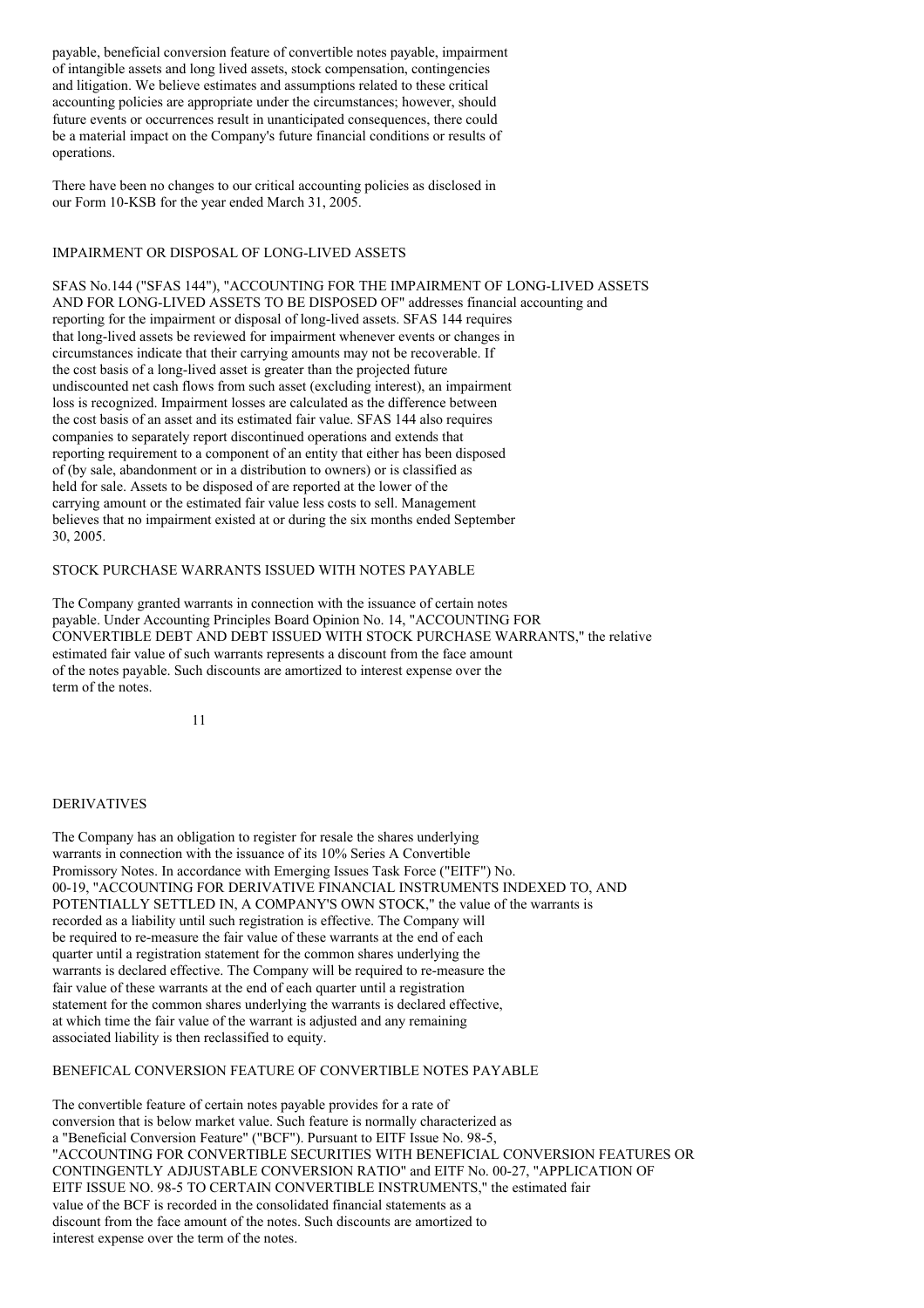#### ACCOUNTING FOR TRANSACTIONS INVOLVING STOCK COMPENSATION

Financial Accounting Standards Board ("FASB") Interpretation No. 44 ("FIN 44"), "ACCOUNTING FOR CERTAIN TRANSACTIONS INVOLVING STOCK COMPENSATION, AN INTERPRETATION OF APB 25" clarifies the application of APB 25 for (a) the definition of employee for purposes of applying APB 25, (b) the criteria for determining whether a plan qualifies as a noncompensatory plan, (c) the accounting consequence for various modifications to the terms of a previously fixed stock option or award, and (d) the accounting for an exchange of stock compensation awards in a business combination.

Under APB 25 compensation expense is the excess, if any, of the estimated fair value of the stock at the grant date or other measurement date over the amount an employee must pay to acquire the stock. Compensation expense, if any, is recognized over the applicable service period, which is usually the vesting period.

SFAS 123, if fully adopted, changes the method of accounting for employee stock-based compensation plans to the fair value based method. For stock options and warrants, fair value is estimated using an option pricing model that takes into account the stock price at the grant date, the exercise price, the expected life of the option or warrant, stock volatility and the annual rate of quarterly dividends. Compensation expense, if any, is recognized over the applicable service period, which is usually the vesting period. The adoption of the accounting methodology of SFAS 123 is optional and we have elected to continue accounting for stock-based compensation issued to employees using APB 25; however, pro forma disclosures, as we adopted the cost recognition requirement under SFAS 123, are required to be presented.

SFAS 148, "ACCOUNTING FOR STOCK-BASED COMPENSATION - TRANSITION AND DISCLOSURE, AN AMENDMENT OF FASB STATEMENT NO. 123," provides alternative methods of transition for a voluntary change to the fair value based method of accounting for stock-based employee compensation. In addition, this Statement amends the disclosure requirements of SFAS 123 to require prominent disclosures in both annual and interim financial statements about the method of accounting for stock-based employee compensation and the effect of the method used on reported results.

12

## RESULTS OF OPERATIONS

## THREE MONTHS ENDED SEPTEMBER 30, 2005 COMPARED TO THE THREE MONTHS ENDED SEPTEMBER 30, 2004

#### Operating Expenses

Consolidated operating expenses for the three months ended September 30, 2005 were \$554,386, almost unchanged in comparison with \$561,947 for the comparable quarter one year ago. The reduction of \$7,561 was comprised of increases in Professional Fees and General and Administrative expenses of \$16,915 and \$8,305, respectively, offset by a decrease in overall Payroll and Related expenses of \$32,781.

#### Net Loss

The Company recorded a consolidated net loss of \$673,320 and \$348,605 for the quarters ended September 30, 2005 and 2004, respectively. The increased net loss was primarily attributable to a \$328,527 increase in recorded interest expense. This increase is a result of a large credit (\$244,500) to correct for over-accrued interest expense taken in the prior quarter one year ago offset by an increase in interest expense attributable to amortization of warrant value and BCF recorded in association with convertible notes payable incurred in the first and second quarters of the Company's fiscal year.

Basic and diluted loss per common share were (\$0.04) for the three month period ended September 30, 2005 compared to (\$0.03) for the same period ended September 30, 2004. This reduction in loss per share was primarily a result of the greater number of common shares outstanding during the three month period ended September 30, 2005, as compared to the three month period ended September 30, 2004, offset by the increased net loss for the three month period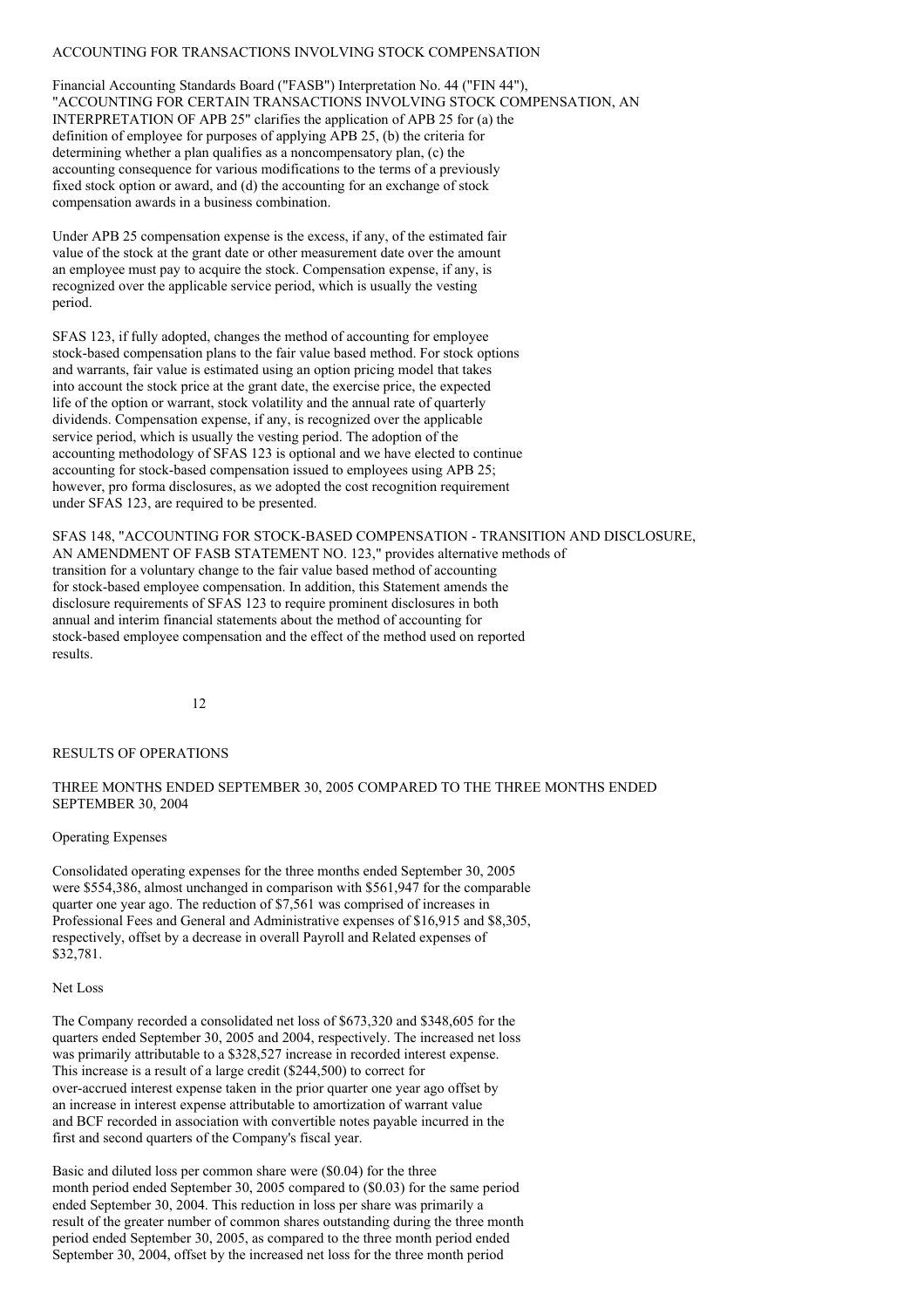ended September 30, 2005, as compared to the three month period ended September 30, 2004.

## SIX MONTHS ENDED SEPTEMBER 30, 2005 COMPARED TO THE SIX MONTHS ENDED SEPTEMBER 30, 2004

## Operating Expenses

Consolidated operating expenses were \$1,289,455 for the six months ended September 30, 2005, versus \$1,020,319 for the comparable period ended September 30, 2004. This increase of \$269,136 results from a \$188,064 increase in Professional Fees and a \$118,306 increase in General and Administrative expenses offset by a \$37,234 reduction in Payroll and Related expenses. The increase in Professional Fees is a result of additional work required to prepare for and initiate human safety trials on HCV infected patients, while the increase in General and Administrative expense included increases in Lab Supplies of \$80,714, insurance expense of \$23,964, rent expense of \$37,980 offset by decreases in other General and Administrative expenses.

#### Net Loss

We recorded a consolidated net loss of \$1,475,323 and \$829,945 for the six-month periods ended September 30, 2005 and 2004, respectively. The increase in net loss was primarily attributable to increased operating expenses, offset partially by a reversal of approximately \$244,500 in over-accrued interest expense in the quarter ended September 30, 2004 and an additional non-cash expense of \$3,750 related to the revaluation of warrants issued with convertible debt combined with actual increases in interest expense attributable to the amortization of warrant value and BCF recorded in association with convertible notes payable incurred during the six month period ending September 30, 2005.

Basic and diluted loss per common share were (\$0.08) for the six month period ended September 30, 2005 compared to (\$0.06) for the same period ended September 30, 2004. This reduction in loss per share was attributable to both the greater number of common shares outstanding during the six month period ended September 30, 2005, as compared to the six month period ended September 30, 2004, partially offset by the increased net loss for the six month period ended September 30, 2005, as compared to the equivalent period one year ago.

## 13

#### LIQUIDITY AND CAPITAL RESOURCES

To date, the Company has funded its capital requirements for the current operations from net funds received from the public and private sale of debt and equity securities, as well as from the issuance of common stock in exchange for services. The Company's cash position at September 30, 2005 was \$75,275 compared to \$8,625, at March 31, 2005, representing an increase of \$66,650. During the six months ended September 30, 2005, operating activities used net cash of \$745,950. The Company received \$177,600 from the issuance of common stock, \$535,000 from proceeds for the issuance of convertible notes payable and \$100,000 from the issuance of notes payable.

During the six month period ended September 30, 2005, net cash used in operating activities primarily consisted of net loss of \$1,475,323. Net loss was offset principally by depreciation and amortization of \$15,341 plus the fair market value of common stock of \$296,241 in payment for services, \$121,095 of amortization of debt discount, \$121,095 in amortization of discount associated with note issuances and an increases in accounts payable and other current balance sheet accounts of \$262,946.

An decrease in working capital during the six months in the amount of \$190,588 increased the Company's negative working capital position to (\$3,539,098) at September 30, 2005 as compared to a negative working capital of (\$3,348,510) at March 31, 2005.

The Company's current deficit in working capital required us to obtain funds in the short-term to be able to continue in business, and in the longer term to fund research and development on products not yet ready for market.

The Company's operations to date have consumed substantial capital without generating revenues, and will continue to require substantial and increasing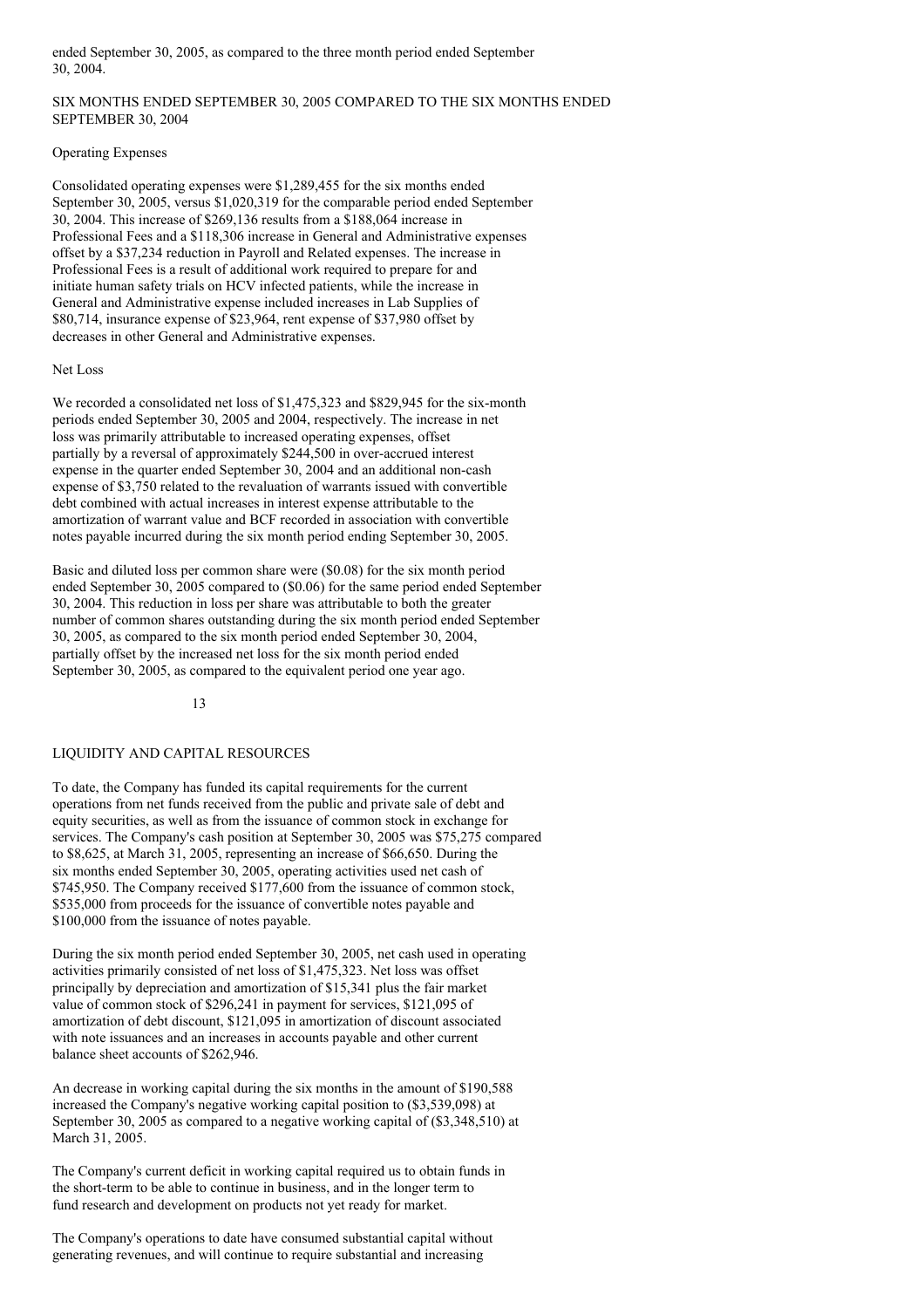capital funds to conduct necessary research and development and pre-clinical and clinical testing of Hemopurifier(TM) products, and to market any of those products that receive regulatory approval. The Company does not expect to generate revenue from operations for the foreseeable future, and its ability to meet its cash obligations as they become due and payable is expected to depend for at least the next several years on its ability to sell securities, borrow funds or a combination thereof. The Company's future capital requirements will depend upon many factors, including progress with pre-clinical testing and clinical trials, the number and breadth of our programs, the time and costs involved in preparing, filing, prosecuting, maintaining and enforcing patent claims and other proprietary rights, the time and costs involved in obtaining regulatory approvals, competing technological and market developments, and Management's ability to establish collaborative arrangements, effect successful commercialization strategies, marketing activities and other arrangements. The Company expects to continue to incur increasing negative cash flows and net losses for the foreseeable future.

Management does not believe that inflation has had or is likely to have any material impact on the Company's limited operations.

At the date of this filing, we do not have plans to purchase significant amounts of equipment or hire significant numbers of employees prior to successfully raising additional capital.

## PLAN OF OPERATION

The Company's current plan of operation is to fund our anticipated increased research and development activities and operations for the near future through the common stock purchase agreement in place with Fusion Capital, whereby Fusion Capital has committed to buy up to an additional \$6,000,000 of our common stock over a 30-month period, that commenced, at our election, after the SEC declared effective a registration statement under Form SB-2 on December 7, 2004 covering such shares. Through September 30, 2005 the Company had received \$700,001 from this agreement. However, no assurance can be given that we will receive any additional funds under our agreement with Fusion Capital. Based on our projections of additional employees and equipment for operations and to complete research, development and testing associated with our Hemopurifier(TM) products, we anticipate that these funds will satisfy our cash requirements, including this anticipated increase in operations, in excess of the next twelve months. In addition, on November 2, 2005 the Company entered into an agreement with accredited investors to issue up to \$1.0 million in 10% Series A Convertible Promissory Notes and has issued \$705,000 under this arrangement. The Company plans to utilize the remaining \$295,000 under this facility to provide for ongoing general working capital requirements. However, due to market conditions, and to assure availability of funding for operations in the long term, we may arrange for additional funding, subject to acceptable terms, during the next twelve months.

14

The Company is a development stage medical device company that has not yet engaged in significant commercial activities. The primary focus of our resources is the advancement of our proprietary Hemopurifier(TM) platform treatment technology, which is designed to rapidly reduce the presence of infectious viruses and toxins in human blood. Our main focus is to prepare our Hemopurifier(TM) to treat HIV/AIDS, Hepatitis-C and Flu Viruses in human clinical trials. The Company is also working to advance pathogen filtration devices to treat infectious agents that may be used in biological warfare and terrorism.

The Company plans to continue our research and development activities related to our Hemopurifier(TM) platform technology, with particular emphasis on the advancement of our lead product candidates for the treatment of HIV/AIDS, HCV and Flu Viruses. The Company also plans to implement a regulatory strategy for the use of our Hemopurifier(TM) for biodefense treatments in fiscal year 2006 pursuant to a recent rule implemented by the FDA for medical countermeasures to weapons of mass destruction. Under this rule, in situations where it is deemed unethical to conduct efficacy studies in humans, a treatment can be reviewed for approval on the basis of efficacy in the most relevant animal species and safety data in humans.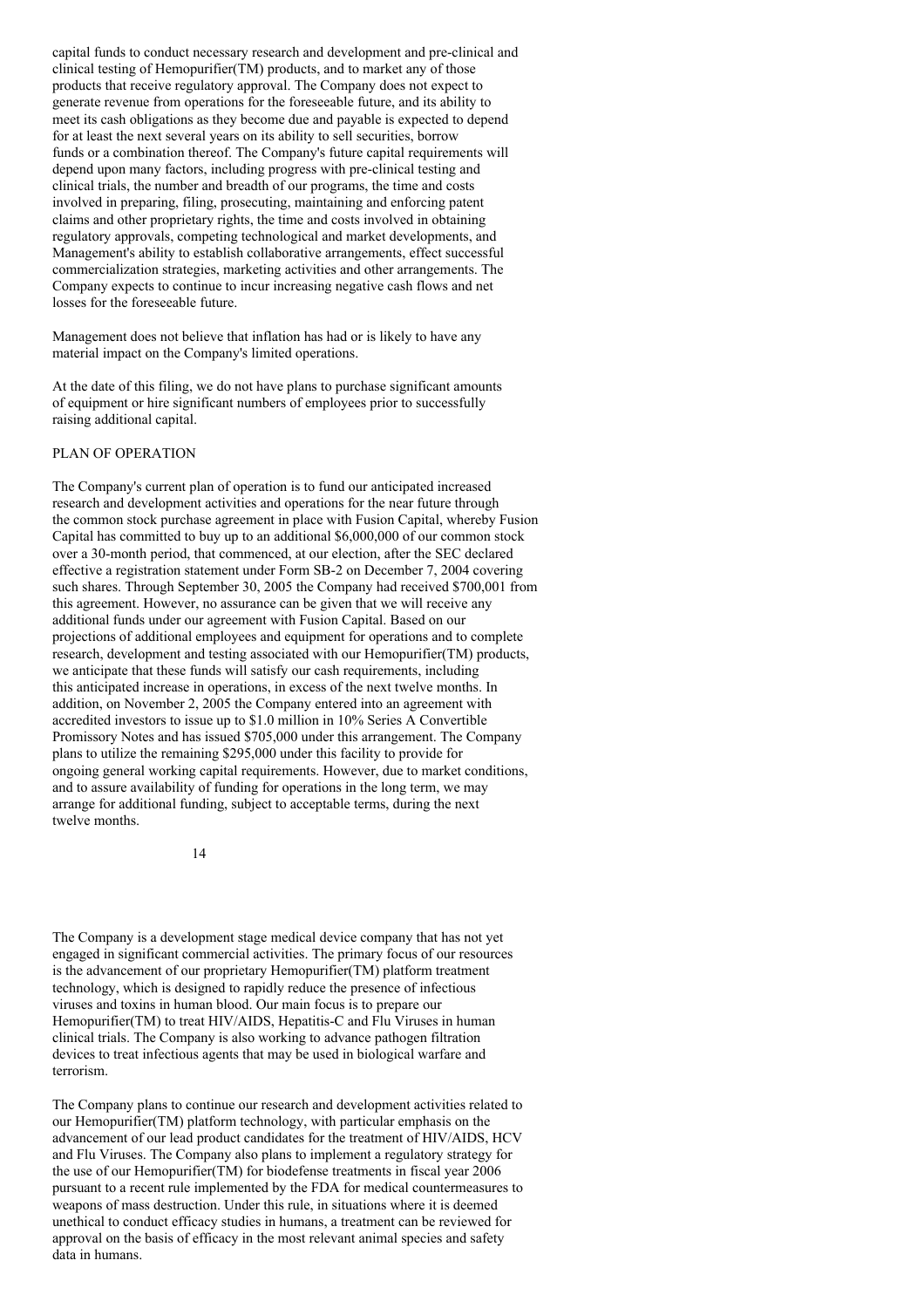The Company expects to add additional employees in the next twelve months, as required to support our increased research and development effort that will include expanding our goal beyond treating infectious diseases HIV/AIDS and Hepatitis-C and new applications to combat infectious agents that may be used in biological warfare and terrorism. This will involve designing Hemopurifier(TM) products that can be rapidly deployed by armed forces as wearable post-exposure treatments on the battlefield, as well as dialysis-based treatments for civilian populations. This will entail developing the new treatment device based on the same proprietary Hemopurifier(TM) filtration technology that is utilized in advancing our HIV/AIDS, and Hepatitis-C treatments.

Accordingly, due to this increase in activity during the next twelve months, Management anticipates continuing to increase spending on research and development during this period. Additionally, associated with the Company's anticipated increase in research and development expenditures, we anticipate purchasing additional amounts of equipment during this period to support our laboratory and testing operations.

Operations to date have consumed substantial capital without generating revenues, and will continue to require substantial and increasing capital funds to conduct necessary research and development and pre-clinical and clinical testing of our Hemopurifier(TM) products, as well as market any of those products that receive regulatory approval. The Company does not expect to generate revenue from operations for the foreseeable future, and our ability to meet our cash obligations as they become due and payable is expected to depend for at least the next several years on our ability to sell securities, borrow funds or a combination thereof. Future capital requirements will depend upon many factors, including progress with pre-clinical testing and clinical trials, the number and breadth of our clinical programs, the time and costs involved in preparing, filing, prosecuting, maintaining and enforcing patent claims and other proprietary rights, the time and costs involved in obtaining regulatory approvals, competing technological and market developments, as well as Management's ability to establish collaborative arrangements, effective commercialization, marketing activities and other arrangements. The Company expects to continue to incur increasing negative cash flows and net losses for the foreseeable future.

### OFF-BALANCE SHEET ARRANGEMENTS

The Company has not entered into any off-balance sheet arrangements that have or are reasonably likely to have a current or future effect on our financial condition, changes in financial condition, revenues or expenses, results of operations, liquidity, capital expenditures or capital resources and would be considered material to investors.

#### ITEM 3. CONTROLS AND PROCEDURES

Under the supervision and with the participation of Management, including our Chief Executive Officer ("CEO") and Chief Financial Officer ("CFO"), we evaluated the effectiveness of the design and operation of our disclosure controls and procedures (as defined in Rule 13a-15(e) and 15d-15(e) of the Securities Exchange Act of 1934) as of the end of the period covered by this report (the "Evaluation Date"). Based upon that evaluation, the CEO and CFO concluded that, as of September 30, 2005, our disclosure controls and procedures were effective in timely alerting them to the material information relating to us (or our consolidated subsidiaries) required to be included in our periodic filings with the SEC.

15

Changes in Controls and Procedures

There were no significant changes made in our internal controls over financial reporting during the quarter ended September 30, 2005 that have materially affected or are reasonably likely to materially affect these controls. Thus, no corrective actions with regard to significant deficiencies or material weaknesses were necessary. On August 1, 2005 the Company hired a new full-time Chief Financial Officer.

Limitations on the Effectiveness of Internal Control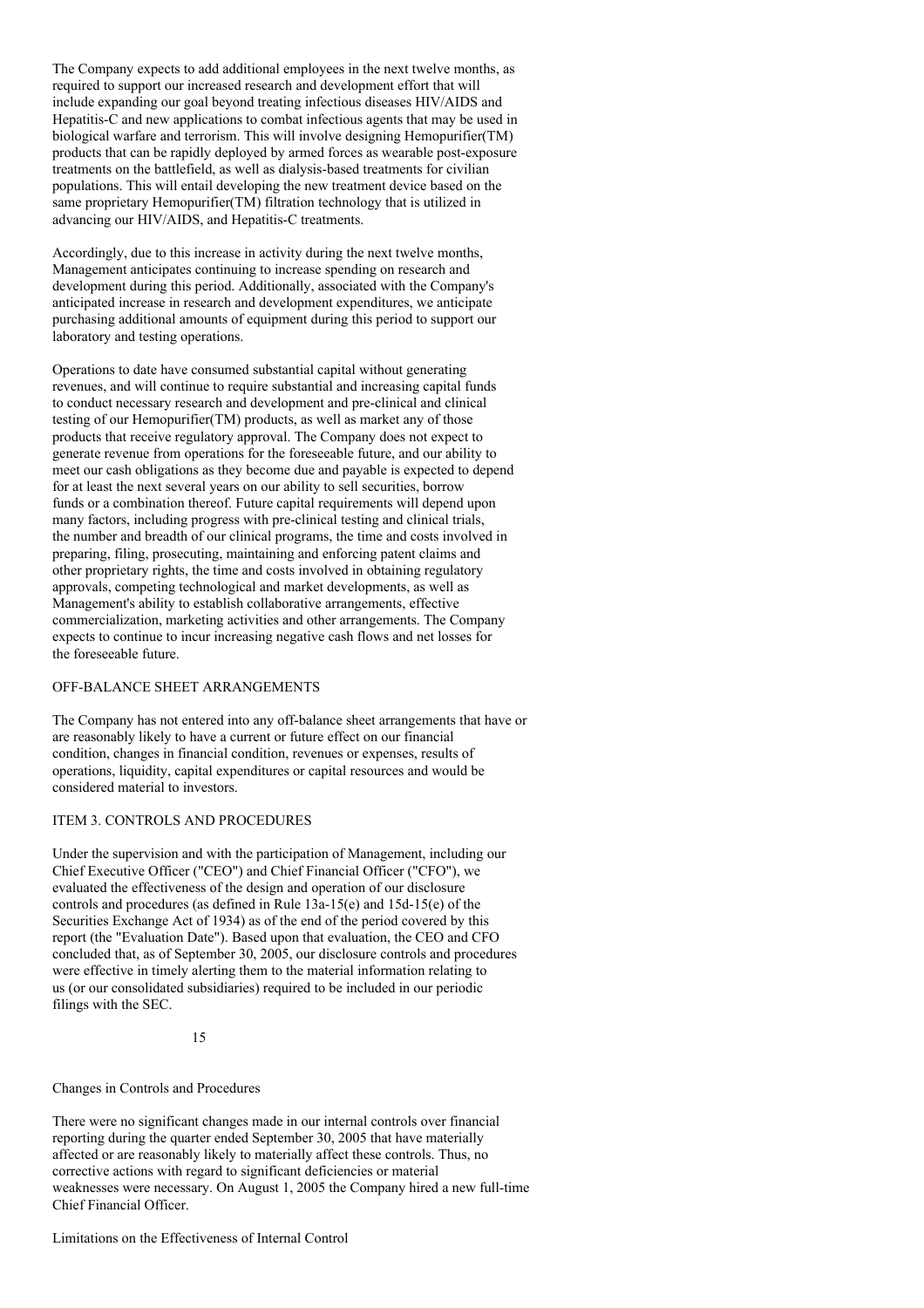Management, including the CEO, does not expect that our disclosure controls and procedures or our internal control over financial reporting will necessarily prevent all fraud and material errors. An internal control system, no matter how well conceived and operated, can provide only reasonable, not absolute, assurance that the objectives of the control system are met. Further, the design of a control system must reflect the fact that there are resource constraints, and the benefits of controls must be considered relative to their costs. Because of the inherent limitations on all internal control systems, no evaluation of controls can provide absolute assurance that all control issues and instances of fraud, if any, within Aethlon Medical have been detected. These inherent limitations include the realities that judgments in decision-making can be faulty, and that breakdowns can occur because of simple error or mistake. Additionally, controls can be circumvented by the individual acts of some persons, by collusion of two or more people, and/or by management override of the control. The design of any system of internal control is also based in part upon certain assumptions about the likelihood of future events, and there can be no assurance that any design will succeed in achieving its stated goals under all potential future conditions. Over time, controls may become inadequate because of changes in circumstances, and/or the degree of compliance with the policies and procedures may deteriorate. Because of the inherent limitations in a cost-effective internal control system, financial reporting misstatements due to error or fraud may occur and not be detected on a timely basis.

16

## PART II

#### OTHER INFORMATION

#### ITEM 1. LEGAL PROCEEDINGS

On August 26, 2005 the Company received a Complaint for Damages for Breach of Written Contracts from the Regents of the University of California. The complaint asks for payment of \$135,555.05 plus interest, costs and attorney's fees. The underlying obligation of \$135,555.05 is carried on the Company's balance sheet as a current liability. At the time of this filing we have a verbal agreement to dismiss this claim pending the negotiation of a settlement agreement. We have agreed with the Regents to pay the underlying liability without interest but including attorney fees (estimated at approximately \$5,000). The obligation is expected to be settled by issuing shares of restricted common stock at market for an amount equal to the obligation.

#### ITEM 2. UNREGISTERED SALES OF EQUITY SECURITIES AND USE OF PROCEEDS

On November 2, 2005 (the "Closing Date"), the Company entered into two 10% Series A Convertible Promissory Notes for an aggregate \$705,000 (individually, a "Promissory Note" and collectively, the "Promissory Notes") with Allan S. Bird and Ellen R. Weiner Family Revocable Trust (individually, a "Holder" and collectively the "Holders"), each qualified as an "accredited investor" as that term is defined in the Securities Act of 1933, as amended (the "Act"). The Promissory Notes formalized a series of prior cash investments by the Holders which, at the time such investments were made, the conversion prices represented an average discount of 13.15% to the market price of the Company's common stock (please see Note 3). An associated Registration Rights Agreement between the Company and the Holders, dated November 2, 2005 (the "Registration Rights Agreement") provides for the issuance of up to \$1,000,000 under this financing.

The Promissory Notes bear an interest rate of 10 percent (10%) per annum on the unpaid principal balance and mature on January 2, 2007 (the "Maturity Date"). The Notes are convertible into shares of restricted common stock at any time at the election of the Holders at a conversion price equal to an individually negotiated amount per share for any conversion occurring on or prior to the Maturity Date (the "Conversion Price"). Additionally, upon conversion the Promissory Notes, the Company will issue to the Holders three-year warrants to purchase the same number of shares of common stock into which each Promissory Note is converted at an exercise price equal to the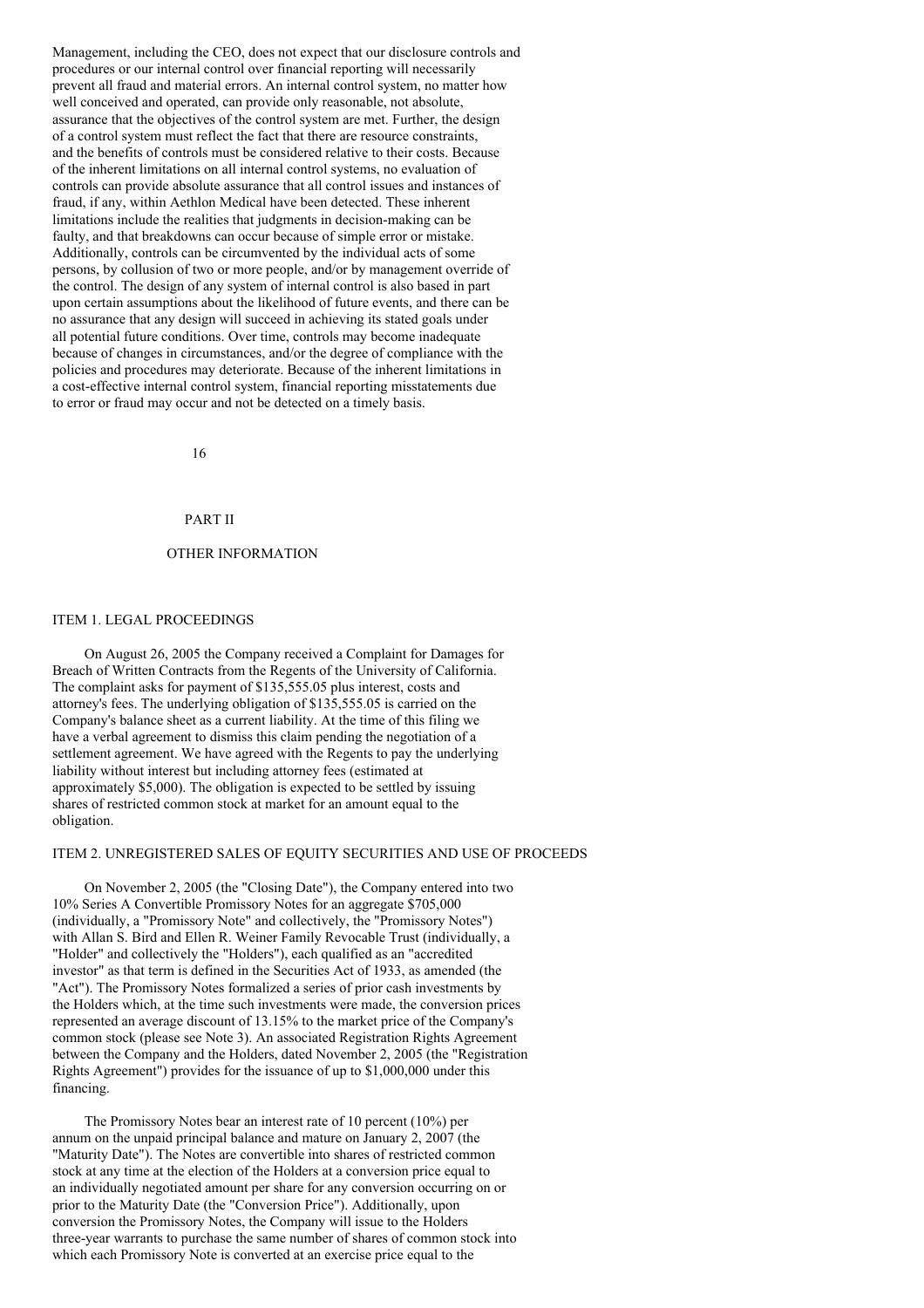Conversion Price per share (each a "Warrant" and collectively, the "Warrants"). This transaction was exempt from registration under Rule 506 promulgated under Regulation D of the Securities Act of 1933.

## ITEM 3. DEFAULTS UPON SENIOR SECURITIES

As of the date of this report, various promissory and convertible notes payable in the aggregate principal amount of \$457,500 have reached maturity and are past due. The Company is continually reviewing other financing arrangements to retire all past due notes. At September 30, 2005 the Company had accrued interest in the amount of \$210,155 associated with these notes and accrued liabilities payable.

17

# ITEM 4. SUBMISSION OF MATTERS TO A VOTE OF SECURITY HOLDERS

None

#### ITEM 5. OTHER INFORMATION

None

#### ITEM 6. EXHIBITS

(a) Exhibits. The following documents are filed as part of this report:

- 31.1 Certification of CEO pursuant to Securities Exchange Act rules 13a-15 and 15d-15(c) as adopted pursuant to section 302 of the Sarbanes-Oxley Act of 2002.
- 31.2 Certification of CFO pursuant to Securities Exchange Act rules 13a-15 and 15d-15(c) as adopted pursuant to section 302 of the Sarbanes-Oxley Act of 2002.
- 32.1 Certification of James A. Joyce, Chief Executive Officer pursuant to 18 U.S.C. section 1350, as adopted pursuant to section 906 of the Sarbanes-Oxley Act of 2002.
- 32.2 Certification of James W. Dorst, Chief Financial Officer (Principal Accounting Officer) pursuant to 18 U.S.C. section 1350, as adopted pursuant to section 906 of the Sarbanes-Oxley Act of 2002.

18

#### SIGNATURES

 $-$ 

In accordance with the requirements of the Exchange Act, the registrant caused this report to be signed on its behalf by the undersigned, thereunto duly authorized.

#### AETHLON MEDICAL, INC

Date: November 14, 2005

BY: /S/ JAMES A. JOYCE BY: /S/ JAMES W. DORST

JAMES A. JOYCE JAMES W. DORST CHAIRMAN, PRESIDENT AND CHIEF FINANCIAL OFFICER CHIEF EXECUTIVE OFFICER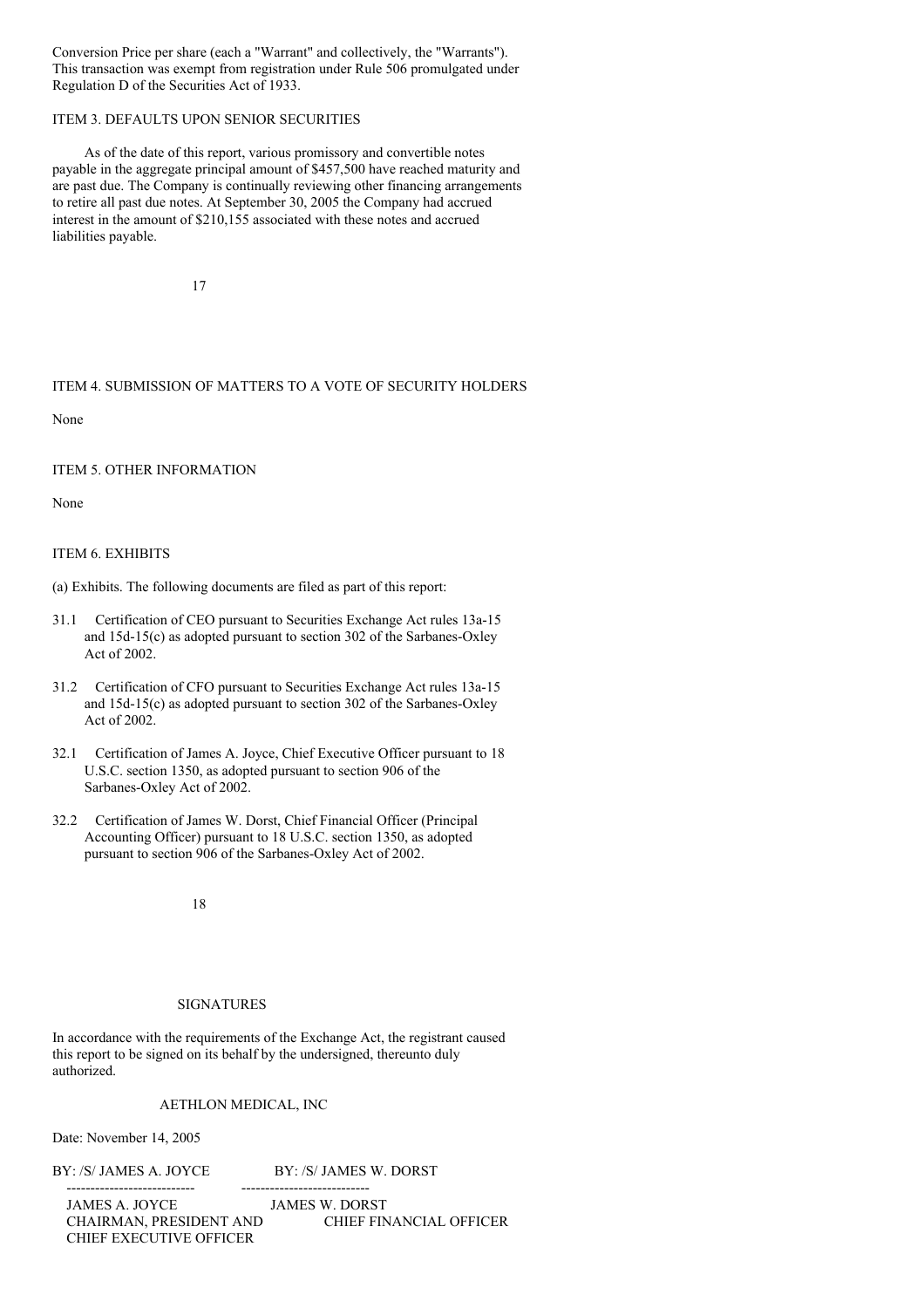AETHLON MEDICAL, INC.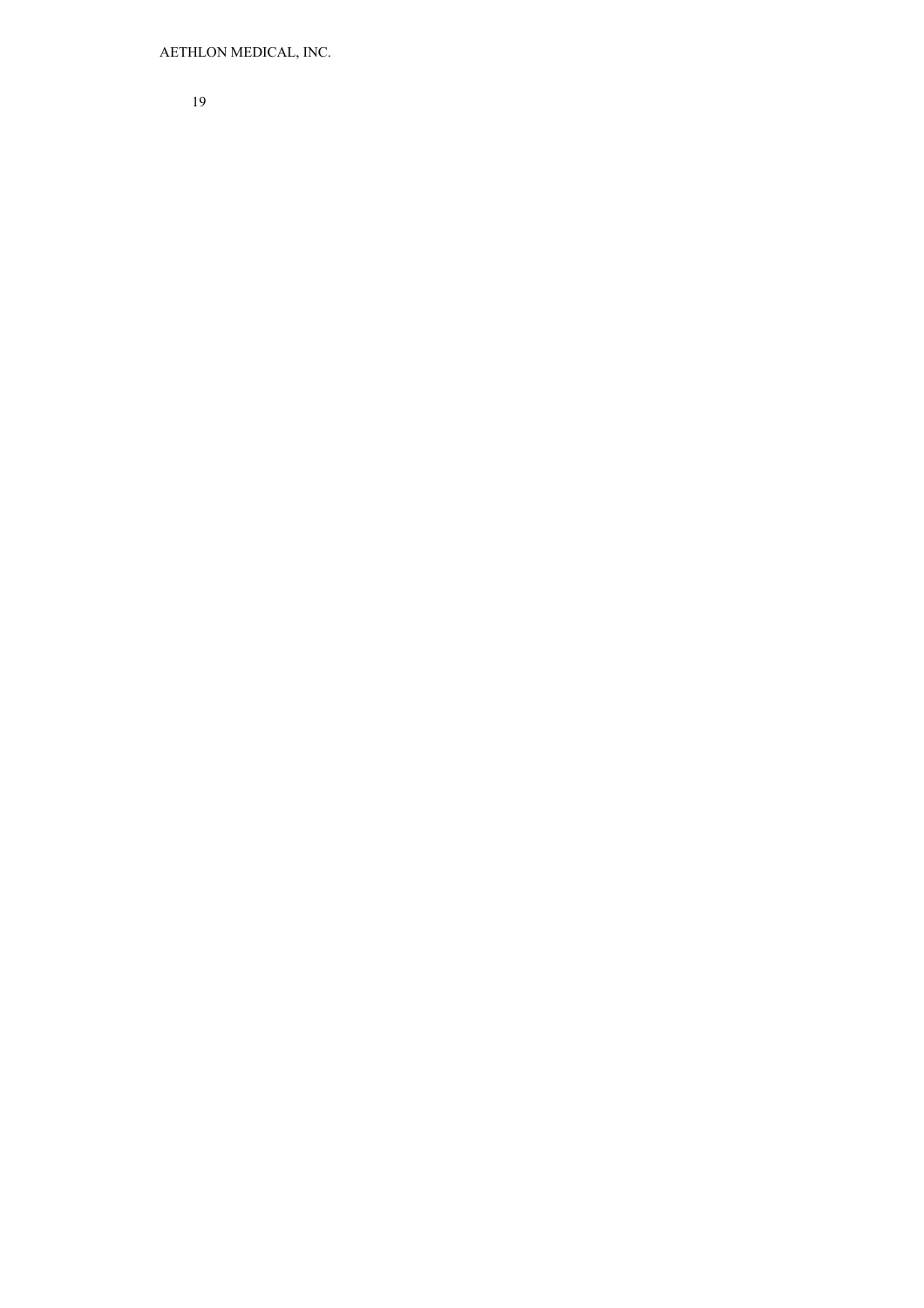#### EXHIBIT 31.1

#### **CERTIFICATION**

I, James Joyce, certify that:

1. I have reviewed this report on Form 10-QSB of Aethlon Medical, Inc.;

2. Based on my knowledge, this report does not contain any untrue statement of a material fact or omit to state a material fact necessary to make the statements made, in light of the circumstances under which such statements were made, not misleading with respect to the period covered by this report;

3. Based on my knowledge, the financial statements, and other financial information included in this report, fairly present in all material respects the financial condition, results of operations and cash flows of the registrant as of, and for, the periods presented in this report.

4. The registrant's other certifying officers and I are responsible for establishing and maintaining disclosure controls and procedures (as defined in Exchange Act Rules  $13a-15(e)$  and  $15d-15(e)$  for the registrant and have:

a) designed such disclosure controls and procedures, or caused such disclosure controls and procedures to be designed under our supervision, to ensure that material information relating to the registrant, including its consolidated subsidiaries, is made known to us by others within those entities, particularly during the period in which this report is being prepared;

b) evaluated the effectiveness of the registrant's disclosure controls and procedures and presented in this report our conclusions about the effectiveness of the disclosure controls and procedures, as of the end of the period covered by this report based on such evaluation; and

c) disclosed in this report any change in the registrant's internal control over financial reporting that occurred during the registrant's most recent fiscal quarter that has materially affected, or is reasonably likely to materially affect, the registrant's internal control over financial reporting; and

5. The registrant's other certifying officers and I have disclosed, based on our most recent evaluation of internal control over financial reporting, to the registrant's auditors and the audit committee of registrant's board of directors (or persons performing the equivalent functions):

a) all significant deficiencies and material weaknesses in the design or operation of internal control over financial reporting which are reasonably likely to adversely affect the registrant's ability to record, process, summarize and report financial information; and

b) any fraud, whether or not material, that involves management or other employees who have a significant role in the registrant's internal control over financial reporting.

Date: November 14, 2005

/S/ JAMES A. JOYCE -----------------------------

JAMES A. JOYCE CHIEF EXECUTIVE OFFICER (PRINCIPAL EXECUTIVE OFFICER)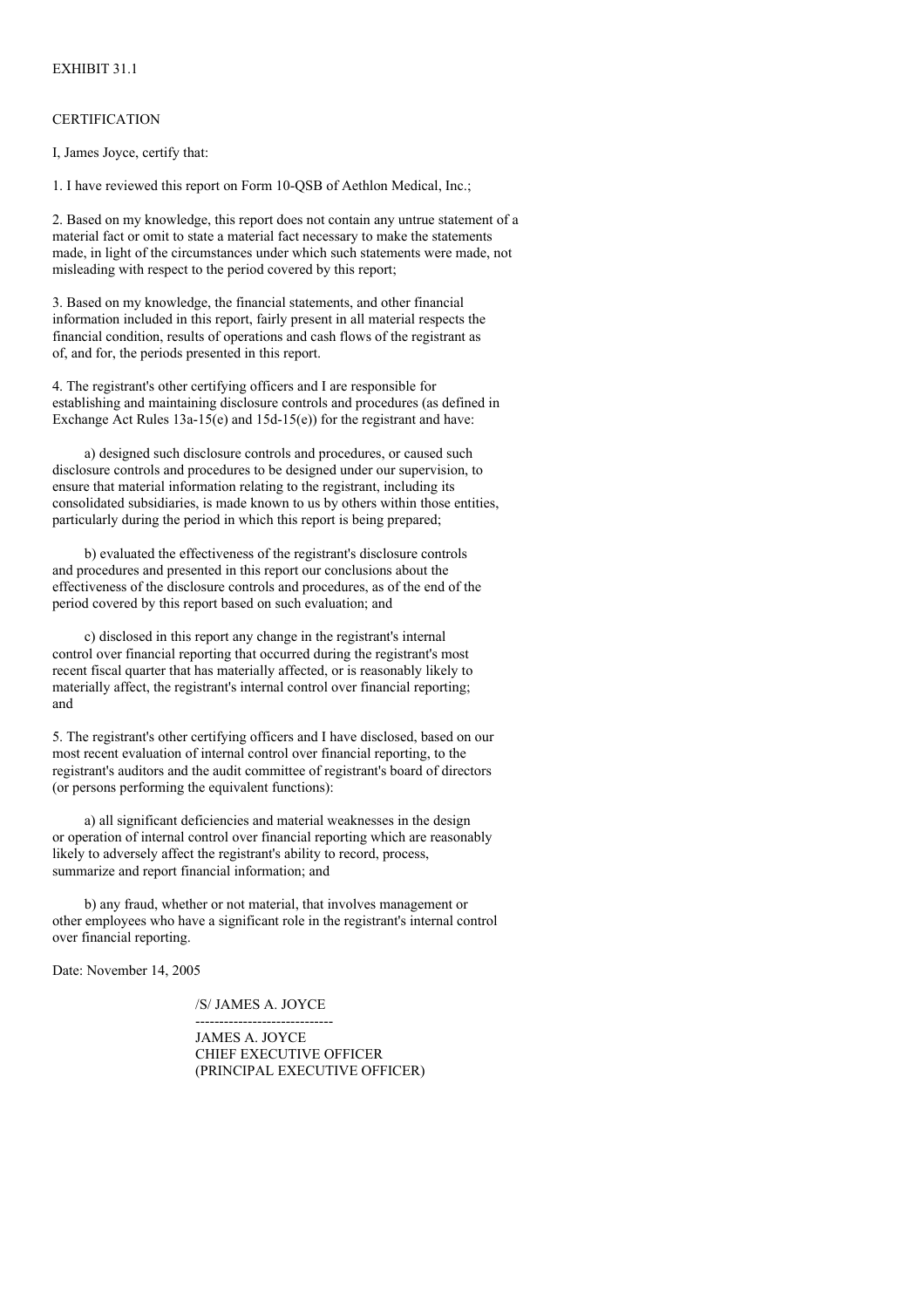#### EXHIBIT 31.2

#### **CERTIFICATION**

I, James W Dorst, certify that:

1. I have reviewed this report on Form 10-QSB of Aethlon Medical, Inc.;

2. Based on my knowledge, this report does not contain any untrue statement of a material fact or omit to state a material fact necessary to make the statements made, in light of the circumstances under which such statements were made, not misleading with respect to the period covered by this report;

3. Based on my knowledge, the financial statements, and other financial information included in this report, fairly present in all material respects the financial condition, results of operations and cash flows of the registrant as of, and for, the periods presented in this report.

4. The registrant's other certifying officers and I are responsible for establishing and maintaining disclosure controls and procedures (as defined in Exchange Act Rules  $13a-15(e)$  and  $15d-15(e)$  for the registrant and have:

a) designed such disclosure controls and procedures, or caused such disclosure controls and procedures to be designed under our supervision, to ensure that material information relating to the registrant, including its consolidated subsidiaries, is made known to us by others within those entities, particularly during the period in which this report is being prepared;

b) evaluated the effectiveness of the registrant's disclosure controls and procedures and presented in this report our conclusions about the effectiveness of the disclosure controls and procedures, as of the end of the period covered by this report based on such evaluation; and

c) disclosed in this report any change in the registrant's internal control over financial reporting that occurred during the registrant's most recent fiscal quarter that has materially affected, or is reasonably likely to materially affect, the registrant's internal control over financial reporting; and;

5. The registrant's other certifying officers and I have disclosed, based on our most recent evaluation of internal control over financial reporting, to the registrant's auditors and the audit committee of registrant's board of directors (or persons performing the equivalent functions):

a) all significant deficiencies and material weaknesses in the design or operation of internal control over financial reporting which are reasonably likely to adversely affect the registrant's ability to record, process, summarize and report financial information; and

b) any fraud, whether or not material, that involves management or other employees who have a significant role in the registrant's internal control over financial reporting.

Date: November 14, 2005

/S/ JAMES W. DORST ------------------------------

JAMES W. DORST CHIEF FINANCIAL OFFICER (PRINCIPAL ACCOUNTING OFFICER)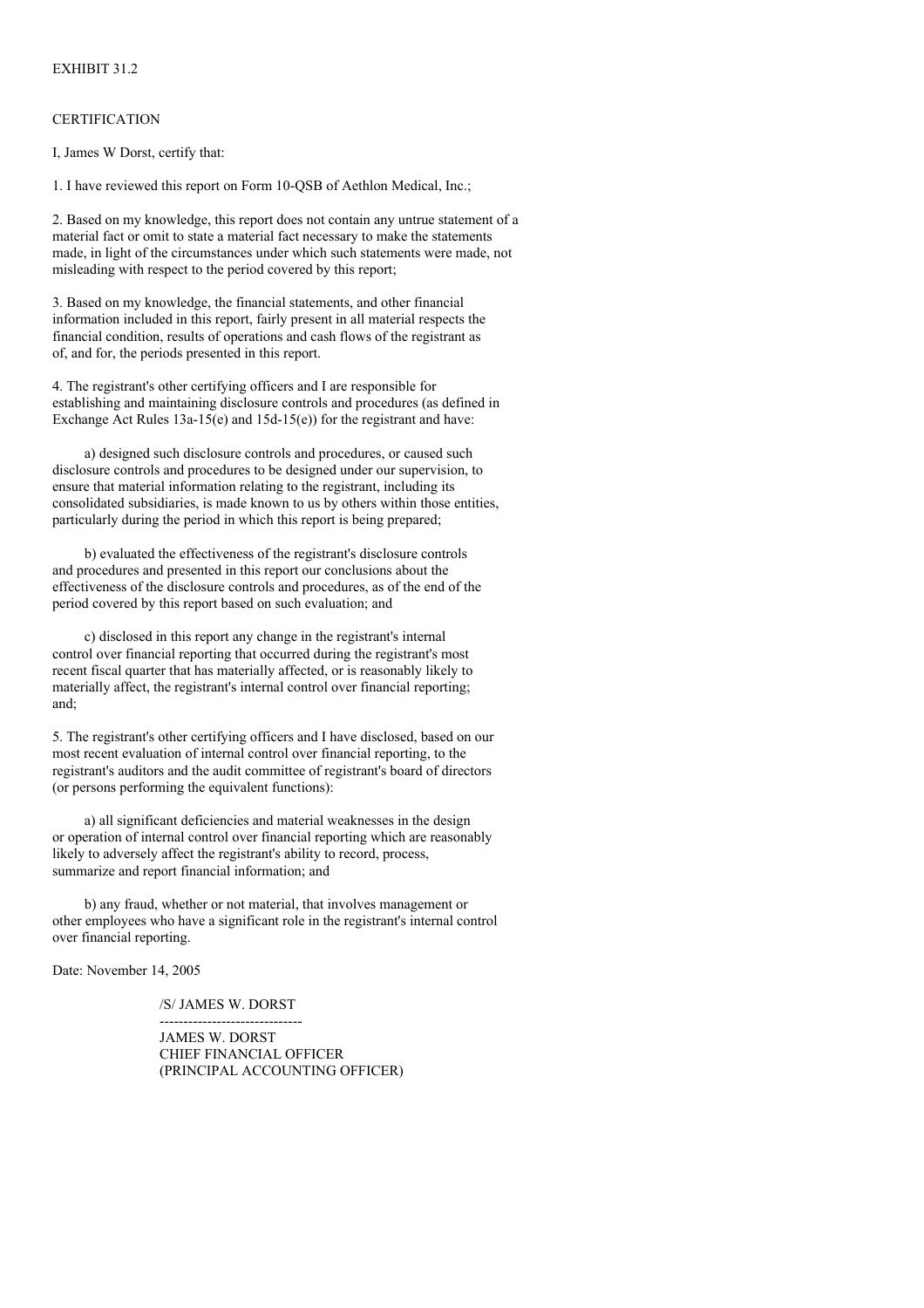#### EXHIBIT 32.1

## CERTIFICATION PURSUANT TO 18 U.S.C. SECTION 1350, AS ADOPTED PURSUANT TO SECTION 906 OF THE SARBANES-OXLEY ACT OF 2002

In connection with the Aethlon Medical, Inc. Quarterly Report on Form 10-QSB for the quarter ended September 30, 2005 as filed with the Securities and Exchange Commission on the date hereof, I, James A. Joyce, Chief Executive Officer of the Company, certify, pursuant to 18 U.S.C. Section 1350, as adopted pursuant to Section 906 of the Sarbanes-Oxley Act of 2002, that, to the best of my knowledge:

1. Such quarterly report fully complies with the requirements of Section 13(a) or 15(d) of the Securities Exchange Act of 1934, as amended, and

2. The information contained in such Quarterly Report on Form 10-QSB fairly presents, in all material respects, the financial condition and results of operations of Aethlon Medical, Inc.

Date: November 14, 2005

By: /s/ James A. Joyce

----------------------- James A. Joyce Chief Executive Officer

A signed original of this written statement required by Section 906, or other document authenticating, acknowledging, or otherwise adopting the signature that appears in typed form within the electronic version of this written statement required by Section 906, has been provided to Aethlon Medical, Inc. and will be retained by Aethlon Medical, Inc. and furnished to the Securities and Exchange Commission or its staff upon request.